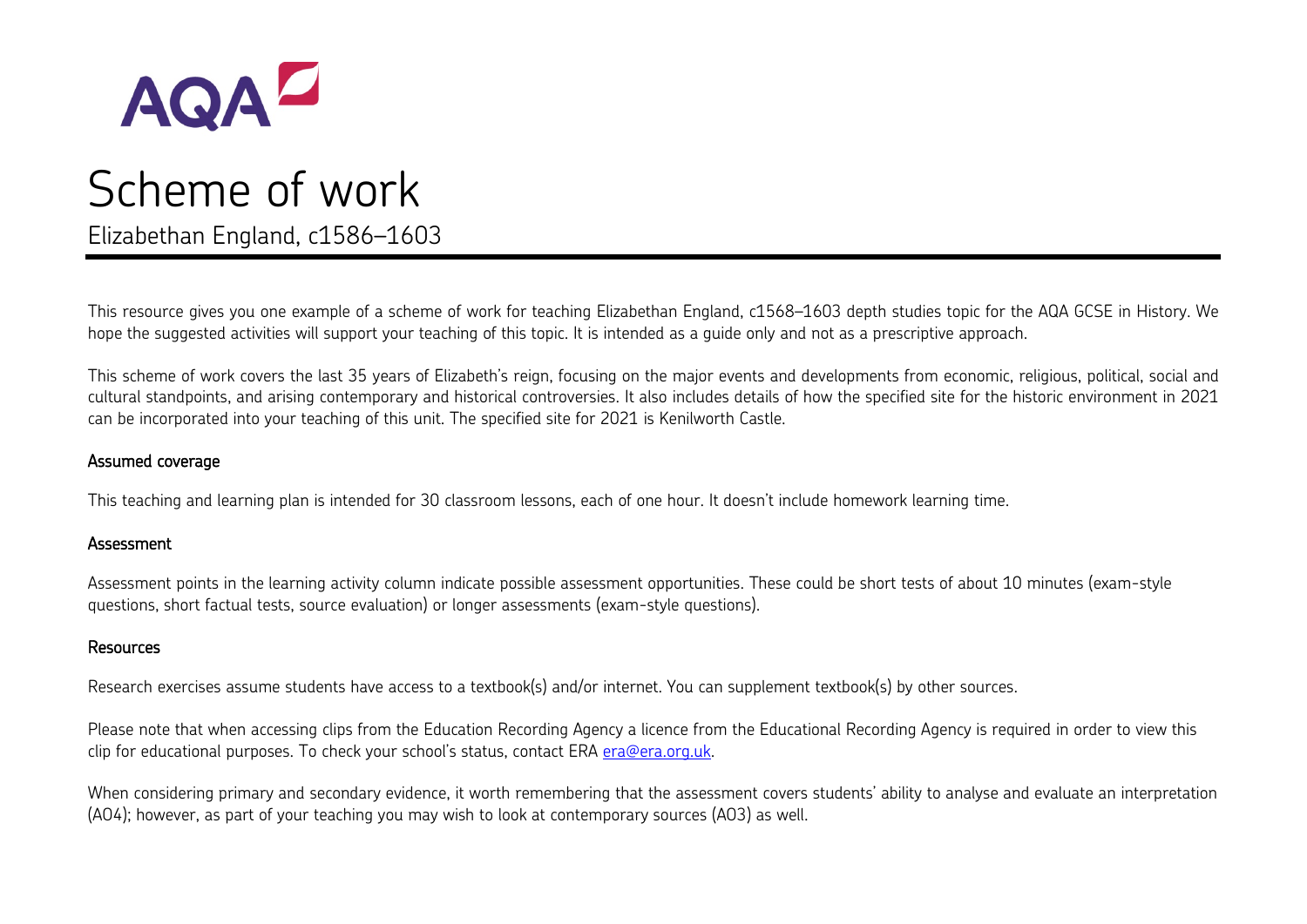## **Part one: Elizabeth's court and Parliament**

#### **Elizabeth I and her court**

| Lesson<br>number | Specification content                                                                                                              | Guidance                                                                                                                                                                                                                                                                                                                                                                                                                                                                                                                                                                                                                                                                                                                                                                                                                              | Learning activity                                                                                                                                                                                                                                                                                                                                                                                                                                                                                     | <b>Resources</b>                                                                                                                                                                                                                                                                                                                                                                                                                                                                                                                        |
|------------------|------------------------------------------------------------------------------------------------------------------------------------|---------------------------------------------------------------------------------------------------------------------------------------------------------------------------------------------------------------------------------------------------------------------------------------------------------------------------------------------------------------------------------------------------------------------------------------------------------------------------------------------------------------------------------------------------------------------------------------------------------------------------------------------------------------------------------------------------------------------------------------------------------------------------------------------------------------------------------------|-------------------------------------------------------------------------------------------------------------------------------------------------------------------------------------------------------------------------------------------------------------------------------------------------------------------------------------------------------------------------------------------------------------------------------------------------------------------------------------------------------|-----------------------------------------------------------------------------------------------------------------------------------------------------------------------------------------------------------------------------------------------------------------------------------------------------------------------------------------------------------------------------------------------------------------------------------------------------------------------------------------------------------------------------------------|
|                  | <b>Background and</b><br>$\bullet$<br>character of Elizabeth<br>Court life, including<br>$\bullet$<br>patronage; key<br>ministers. | Students study the situation on<br>Elizabeth's accession, how she<br>came to be Queen. (Note the<br>problems the country faced will be<br>considered in Lesson 4.)<br>Students think about Queen<br>Elizabeth, her background and<br>character $-$ what sort of person was<br>she? How did Elizabeth come to be<br>Queen of England?<br>Begin to study the structure and<br>process of central and local<br>government. How did government<br>work in Elizabeth's reign? Which<br>were the most important parts of her<br>government structure?<br>Note the difference between local<br>and national government and in the<br>structure of government, the Court,<br>Privy Council, Lord Lieutenants, JPs.<br>What was the role of the court?<br>What was the role of the Privy<br><b>Council?</b> These are two key<br>institutions. | Worksheet/textbook research<br>based around Elizabeth through<br>the eyes of her family at<br>different times in her life before<br>she became Queen for<br>example: her father's view,<br>brothers and sisters' view, and<br>how this may have influenced<br>her character.<br>Complete diagram of the parts<br>of government, with key<br>word/titles defined, and main<br>purpose/jobs explained.<br>Students discuss their answers<br>to worksheet issues in pairs and<br>agree institution/plan. | A KS3 summary of the whole<br>reign which can be used as<br>an introduction to the unit.<br>Family tree (ensure Mary<br>Queen of Scots is shown).<br>Images of young Elizabeth.<br>Source describing her<br>character, education and<br>attainments.<br>Diagram showing relevant<br>parts of government<br>structure.<br>Work sheet with<br>contemporary issues for<br>students to decide which<br>institution it is relevant to,<br>based on definitions and<br>description.<br>A clear detailed introduction<br>to Elizabeth's reign. |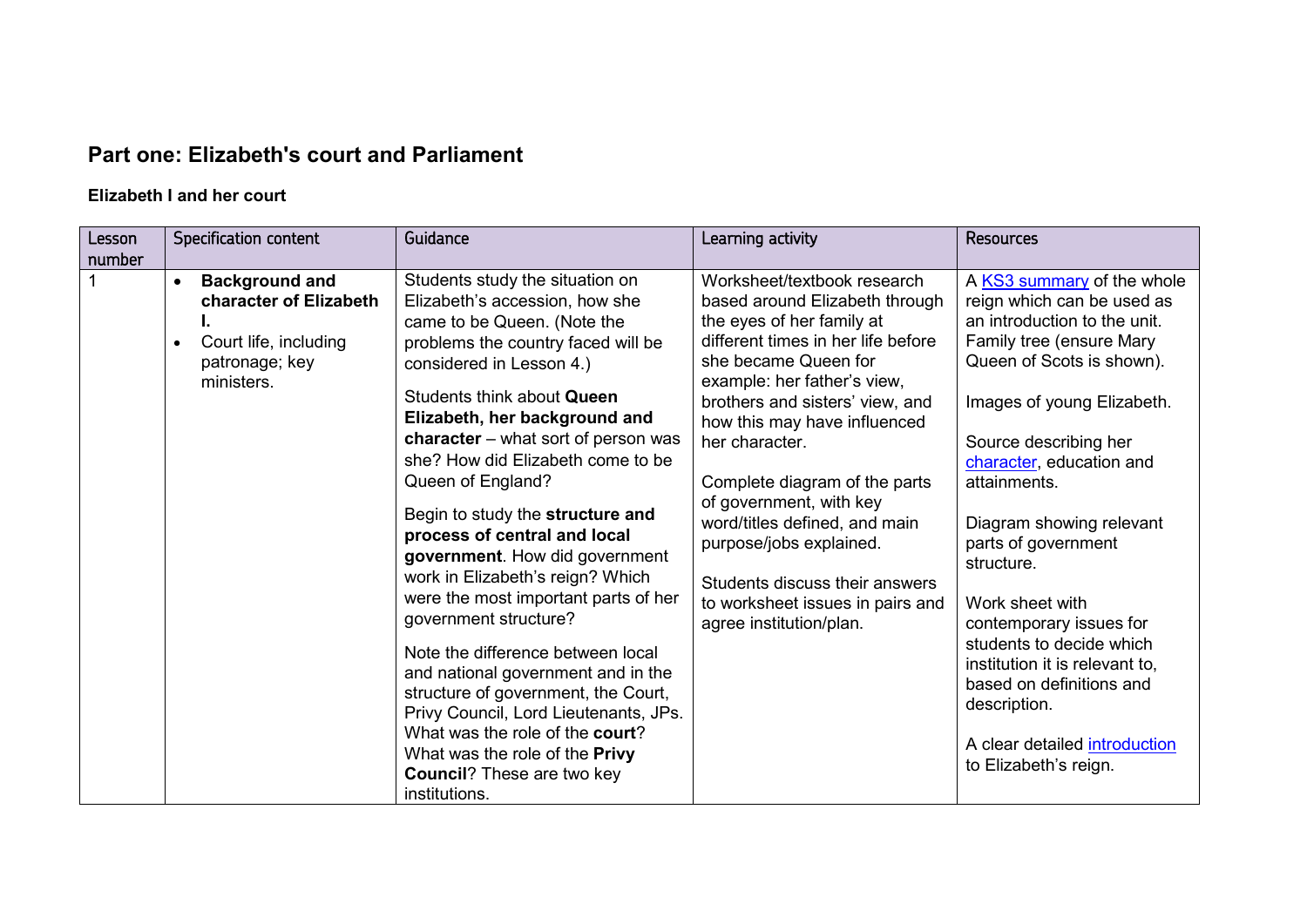| Lesson<br>number | Specification content                                                                                                                 | Guidance                                                                                                                                                                                                                                                                                                                                                                                                                                                                                                                                                                                                 | Learning activity                                                                                                                                                                                                                                                                                                                                                                                                                                                                                                                                                                                                                         | <b>Resources</b>                                                                                                                                                                                                                                                                                                                                                                                                                                                                                                                  |
|------------------|---------------------------------------------------------------------------------------------------------------------------------------|----------------------------------------------------------------------------------------------------------------------------------------------------------------------------------------------------------------------------------------------------------------------------------------------------------------------------------------------------------------------------------------------------------------------------------------------------------------------------------------------------------------------------------------------------------------------------------------------------------|-------------------------------------------------------------------------------------------------------------------------------------------------------------------------------------------------------------------------------------------------------------------------------------------------------------------------------------------------------------------------------------------------------------------------------------------------------------------------------------------------------------------------------------------------------------------------------------------------------------------------------------------|-----------------------------------------------------------------------------------------------------------------------------------------------------------------------------------------------------------------------------------------------------------------------------------------------------------------------------------------------------------------------------------------------------------------------------------------------------------------------------------------------------------------------------------|
| 2 & 3            | Background and<br>$\bullet$<br>character of Elizabeth I.<br><b>Court life, including</b><br>$\bullet$<br>patronage; key<br>ministers. | Students should revise role of the<br>Court and government structure.<br>This lesson will focus on The Court.<br>Students consider the roles of<br>William Cecil (Lord Burghley),<br>Robert Dudley (the Earl of Leicester)<br>and Francis Walsingham. What jobs<br>did these people do and how<br>influential were they?<br>Link to next lesson, note Parliament<br>and relationship to decision-making,<br>court, and Privy Council.<br>Note the Court could move and went<br>on Progresses which relate, to a<br>style of monarchy, popularity and,<br>along with portraiture, management<br>of image. | Students watch a short (10<br>minutes) video and make notes<br>to answer the question on:<br>'If you wanted to get on in the<br>Elizabethan Court, what should<br>you do and not do?'<br>Research exercise using<br>Internet/textbooks to produce<br>key biographies of important<br>people, for example: Cecil,<br>Dudley, Walsingham, Essex,<br>Hatton, Raleigh, The Knollys,<br>Bess of Hardwick etc.<br>Class discussion about the<br>aspects of their lives that are<br>required for the biography, such<br>as: name, rank, wealth, dates<br>etc.<br>Students read, identify and<br>discuss 6 problems associated<br>with Progresses | An introduction to Elizabeth's<br>Court, Progresses.<br>Textbook/internet relating to<br>key individuals.<br>Life in the Elizabethan Court<br>(ERA)<br><b>AQA Historic Environment</b><br>Resource pack for Kenilworth<br>Castle 2021: Background<br>information on Robert Dudley<br><b>AQA Historic Environment</b><br>Resource pack 2018 -<br>Hardwick Hall: Resource I &<br>background Information<br>about Bess of Hardwick.<br><b>AQA Historic Environment</b><br>Resource pack for Kenilworth<br>Castle 2021:<br>Resource L |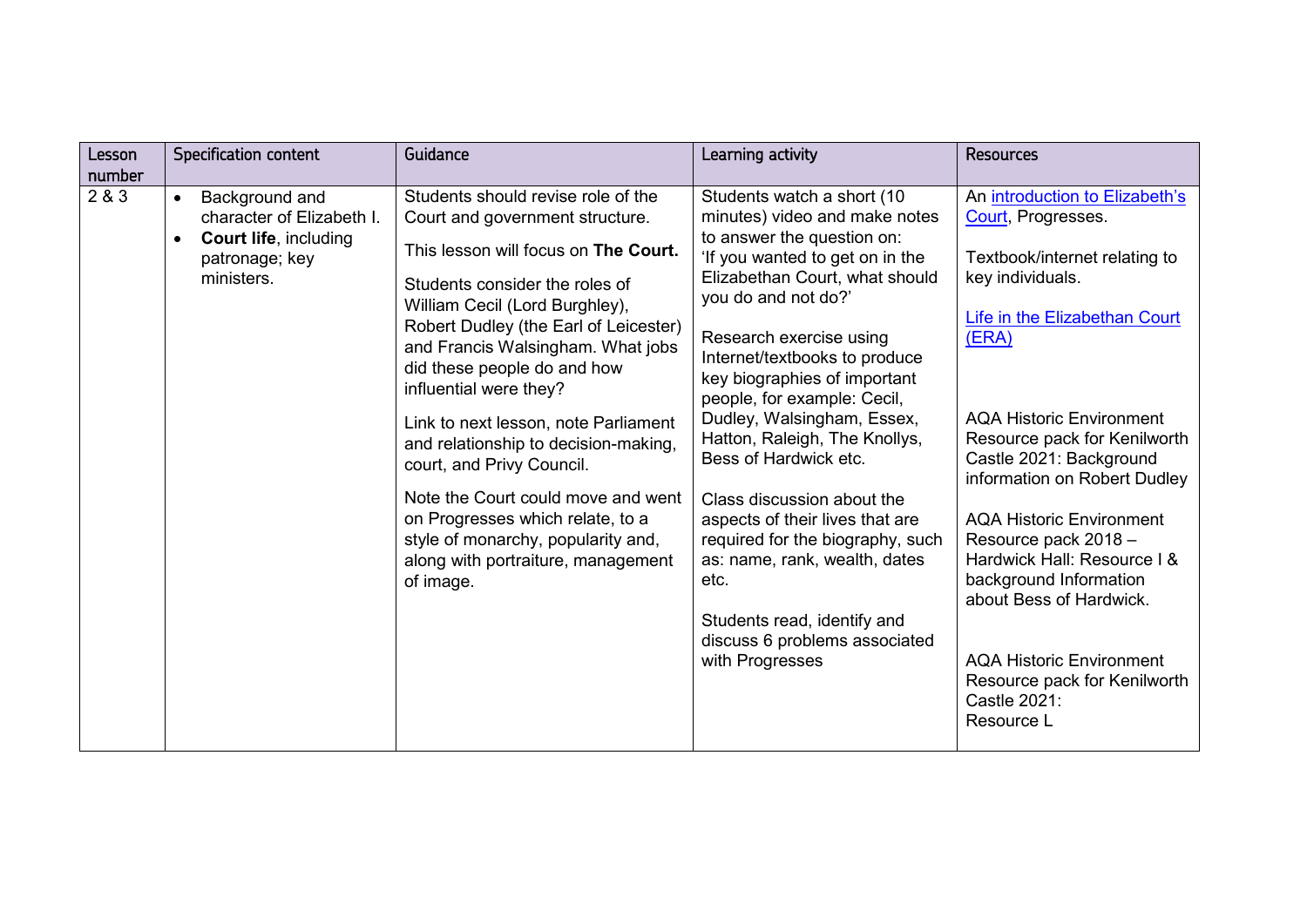| Lesson<br>number | <b>Specification content</b>                                                                                        | Guidance                                                                                                                                                                                                                                                                                                                                                                                                                                                                                                                                                                                                                                                                                                                                                                                                                                               | Learning activity                                                                                                                                                                                                                                                                                                                                                                                                                                                                                                                                                                                                                                                                                                                                         | <b>Resources</b>                                                                                                                                                                                                                                                                                                                                                                           |
|------------------|---------------------------------------------------------------------------------------------------------------------|--------------------------------------------------------------------------------------------------------------------------------------------------------------------------------------------------------------------------------------------------------------------------------------------------------------------------------------------------------------------------------------------------------------------------------------------------------------------------------------------------------------------------------------------------------------------------------------------------------------------------------------------------------------------------------------------------------------------------------------------------------------------------------------------------------------------------------------------------------|-----------------------------------------------------------------------------------------------------------------------------------------------------------------------------------------------------------------------------------------------------------------------------------------------------------------------------------------------------------------------------------------------------------------------------------------------------------------------------------------------------------------------------------------------------------------------------------------------------------------------------------------------------------------------------------------------------------------------------------------------------------|--------------------------------------------------------------------------------------------------------------------------------------------------------------------------------------------------------------------------------------------------------------------------------------------------------------------------------------------------------------------------------------------|
| 4 & 5            | <b>Relations with</b><br>$\bullet$<br>Parliament.<br>The problem of<br>$\bullet$<br>marriage and the<br>Succession. | If you focus on marriage and<br>succession. This will help to<br>illustrate the relationship with<br>Parliament.<br>Elizabeth's difficulties as a female<br>monarch: succession and marriage.<br>What were the expectations of a<br>female ruler at this time? Who might<br>Elizabeth have married? What with<br>the advantages and disadvantages<br>of her suitors? How the reasons for<br>not marrying change during the<br>reign? Why didn't she marry?<br>These questions will lead to further<br>understanding of the relationship<br>between, and issues involving, the<br>Queen and her governments and<br>parliaments.<br>From a consideration of marriage<br>you can develop your students'<br>understanding that this was not the<br>only issue that Elizabeth and<br>Parliament clashed over.<br>What other problems did Elizabeth<br>face? | Enquiry question: why was it<br>important for Elizabeth to<br>marry?<br>Students complete a table to<br>show suitors' dates, pros and<br>cons of their candidature using<br>source material and textbook.<br>Class discussion about a series<br>of statements to do with Queen<br>Elizabeth and marriage.<br>Students sort into advantages<br>and disadvantages of marriage<br>during discussion.<br>Students complete an open<br>book essay: why didn't Queen<br>Elizabeth marry?<br>Students complete a diagram to<br>identify main issues between<br>Elizabeth and her parliaments,<br>for example:<br>religion - Catholicism,<br>Puritanism, Ireland,<br>foreign policy especially<br>relations with the Dutch<br>and Spanish<br>marriage, succession | <b>Textbook</b><br>Table to show suitors, dates,<br>pros and cons of their<br>candidature.<br><b>AQA Historic Environment</b><br>Resource pack 2021:<br>Resource M<br>Sources describing the<br>suitors.<br>Explains how language helps<br>Elizabeth compensate for her<br>gender.<br>Textbooks, primary sources<br>and interpretations relating to<br>the problems faced by<br>Elizabeth. |

#### **The difficulties of a female ruler**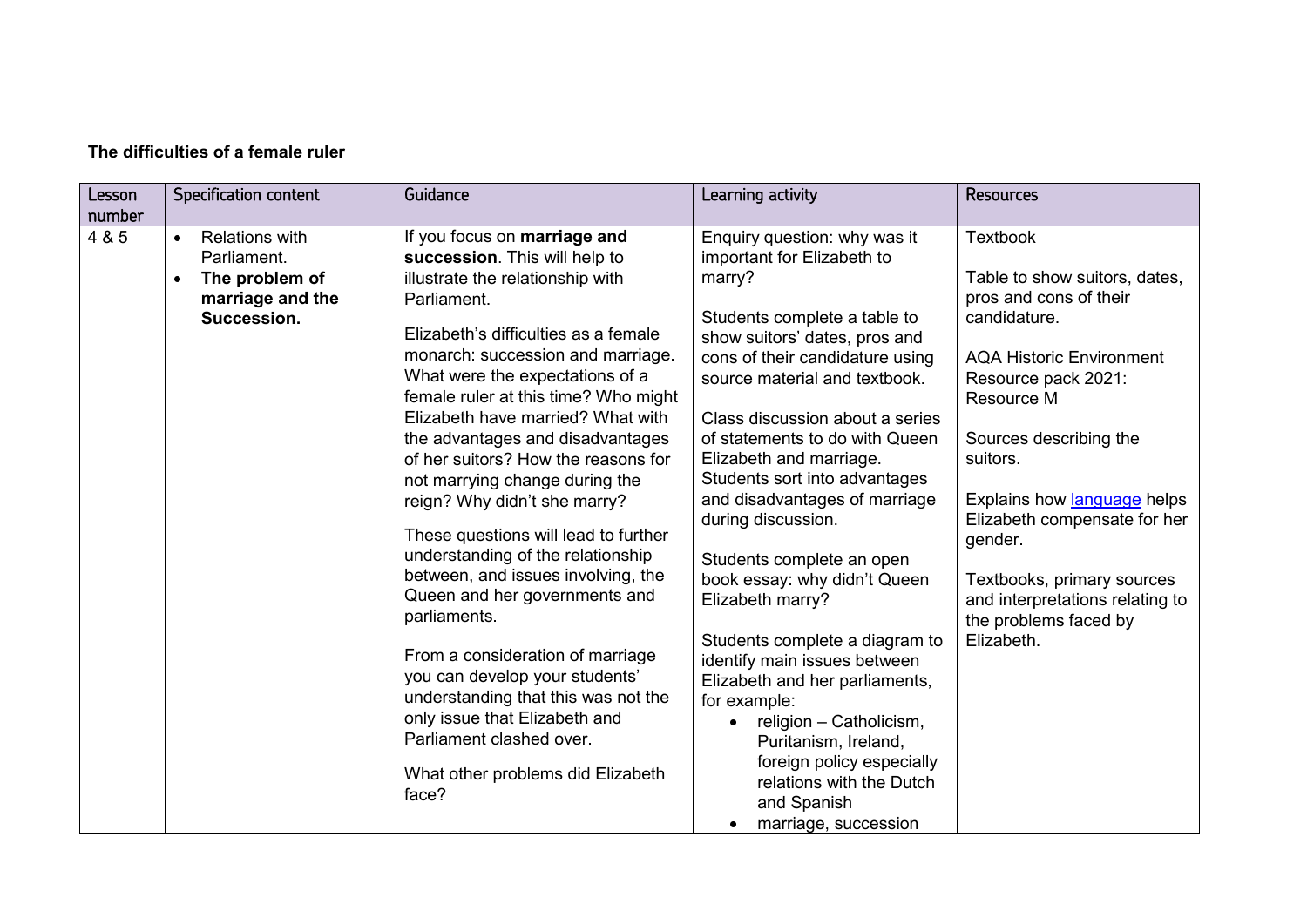| Lesson<br>number | Specification content                                                                                               | Guidance                                                                                                                                                                                                                                                                                                                         | Learning activity                                                                                                                                                                                                                                                                                     | <b>Resources</b>                                                                                                                                                                                                                                                                                         |
|------------------|---------------------------------------------------------------------------------------------------------------------|----------------------------------------------------------------------------------------------------------------------------------------------------------------------------------------------------------------------------------------------------------------------------------------------------------------------------------|-------------------------------------------------------------------------------------------------------------------------------------------------------------------------------------------------------------------------------------------------------------------------------------------------------|----------------------------------------------------------------------------------------------------------------------------------------------------------------------------------------------------------------------------------------------------------------------------------------------------------|
|                  | <b>Relations with</b><br>$\bullet$<br>Parliament.<br>The problem of<br>$\bullet$<br>marriage and the<br>Succession. | Students should be seeking to<br>understand the relationship between,<br>and issues involving, the Queen<br>and her governments and<br>parliaments. Note Elizabeth's<br>various responses and letters to<br>Parliament, Privy Councillors'<br>management of Parliament.                                                          | Mary Queen of Scots<br>taxation (monopolies)<br>Parliamentary rights.<br>Students need to define each<br>problem, and arrange in<br>categories/priorities (perhaps as<br>a Diamond Nine exercise).<br>Students complete a<br>sequencing exercise and put the<br>problems into chronological<br>order. |                                                                                                                                                                                                                                                                                                          |
| 6, 788           | The problem of<br>marriage and the<br>Succession.                                                                   | These lessons focus on Kenilworth<br>Castle.<br>The 'Guide to the military design and<br>history of Kenilworth Castle and<br>Garden', is a useful general<br>introduction to Kenilworth.<br>Students should consider (i) the<br>building work at Kenilworth Castle,<br>and (ii) the pageantry/entertainment<br>provided in 1575. | Enquiry Question: 'How did the<br>Earl of Leicester try to win over<br>Queen Elizabeth?'<br>Complete a labelled diagram of<br>the castle in the C16th.<br>Students complete worksheet<br>requiring them find evidence for<br>a series of statements about the                                         | Guide to the military design<br>and history of Kenilworth<br>Castle and Garden.<br><b>AQA Historic Environment</b><br>Resource pack 2021:<br>Worksheet on Kenilworth<br>Castle based on Resources<br><b>B, C &amp; D</b><br>Resource pack 2021:<br>Worksheet on Kenilworth<br>Castle Resources I, J & K. |
|                  |                                                                                                                     | To help students understand the<br>building work order by Dudley it                                                                                                                                                                                                                                                              | Kenilworth Castle.                                                                                                                                                                                                                                                                                    | <b>Kenilworth Castle history</b><br><b>AQA Historic Environment</b>                                                                                                                                                                                                                                      |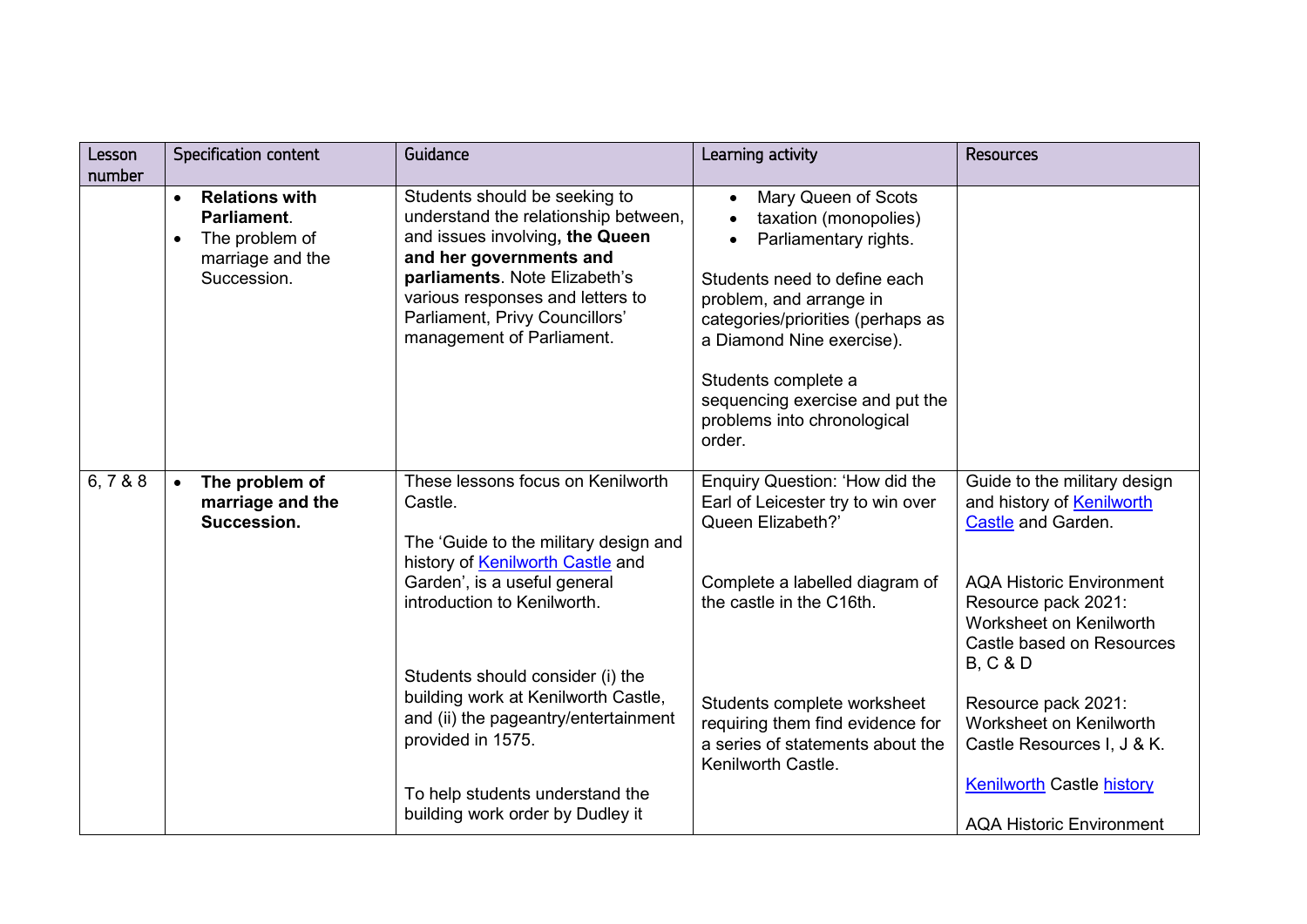| Lesson<br>number | Specification content                                                                                        | Guidance                                                                                                                                                                                                                                                                                                                                                                                                                                                                                                                                                                                                   | Learning activity                                                                                                                                                                                                                                                                                                                                                                                                                                               | <b>Resources</b>                                                                                                                                                                                             |
|------------------|--------------------------------------------------------------------------------------------------------------|------------------------------------------------------------------------------------------------------------------------------------------------------------------------------------------------------------------------------------------------------------------------------------------------------------------------------------------------------------------------------------------------------------------------------------------------------------------------------------------------------------------------------------------------------------------------------------------------------------|-----------------------------------------------------------------------------------------------------------------------------------------------------------------------------------------------------------------------------------------------------------------------------------------------------------------------------------------------------------------------------------------------------------------------------------------------------------------|--------------------------------------------------------------------------------------------------------------------------------------------------------------------------------------------------------------|
|                  |                                                                                                              | would be helpful for students to have<br>and to complete an annotated<br>diagram of the site.<br>There are aspects of the work<br>completed by Robert Dudley at<br>Kenilworth Castle which were<br>fashionable. Students should<br>understand these, especially the<br>symbolism used in the building and<br>gardens at Kenilworth Castle.<br>You should identify and draw out<br>other motives for Dudley's building<br>work.<br>Try to classify the different reasons<br>eg psychological, political, and draw<br>attention to the consequences for<br>Queen Elizabeth of proceeding to<br>marry Dudley. | Students complete a spider<br>diagram based upon the<br>aspects of Kenilworth designed<br>to appeal to Queen Elizabeth,<br>and Dudley's advantages, in<br>1575.<br>Students collaborate to write in<br>a pair, a 75-second talk entitled,<br>'The Importance of the Robert<br>Dudley's building work at<br>Kenilworth Castle' (which may<br>be read in class (with or without<br>notes).<br>Class Discussion - why did<br>Dudley fail to win Elizabeth<br>over? | Resource pack 2021:<br>Background Information,<br>Resources A, B, D, E1&2, F<br>G, H, and worksheet<br>statements work on I, J & K<br>above.<br>Guidance sheet on the<br>method for writing a short<br>talk. |
| 9 & 10           | The strength of Elizabeth's<br>authority at the end of her<br>reign, including Essex's<br>Rebellion in 1601. | The focus of this lesson is the<br>strength of Elizabeth's authority at<br>the end of her reign, using Essex's<br>rebellion. This is a case study, late in<br>the reign, of Court politics and                                                                                                                                                                                                                                                                                                                                                                                                             | Enquiry question: what does<br>Essex's rebellion tell us about<br>government and politics in<br>Elizabeth reign?<br>Students construct a table                                                                                                                                                                                                                                                                                                                  | Biographies of the Earl of<br><b>Essex</b><br>Textbook relating to the<br>rebellion.                                                                                                                         |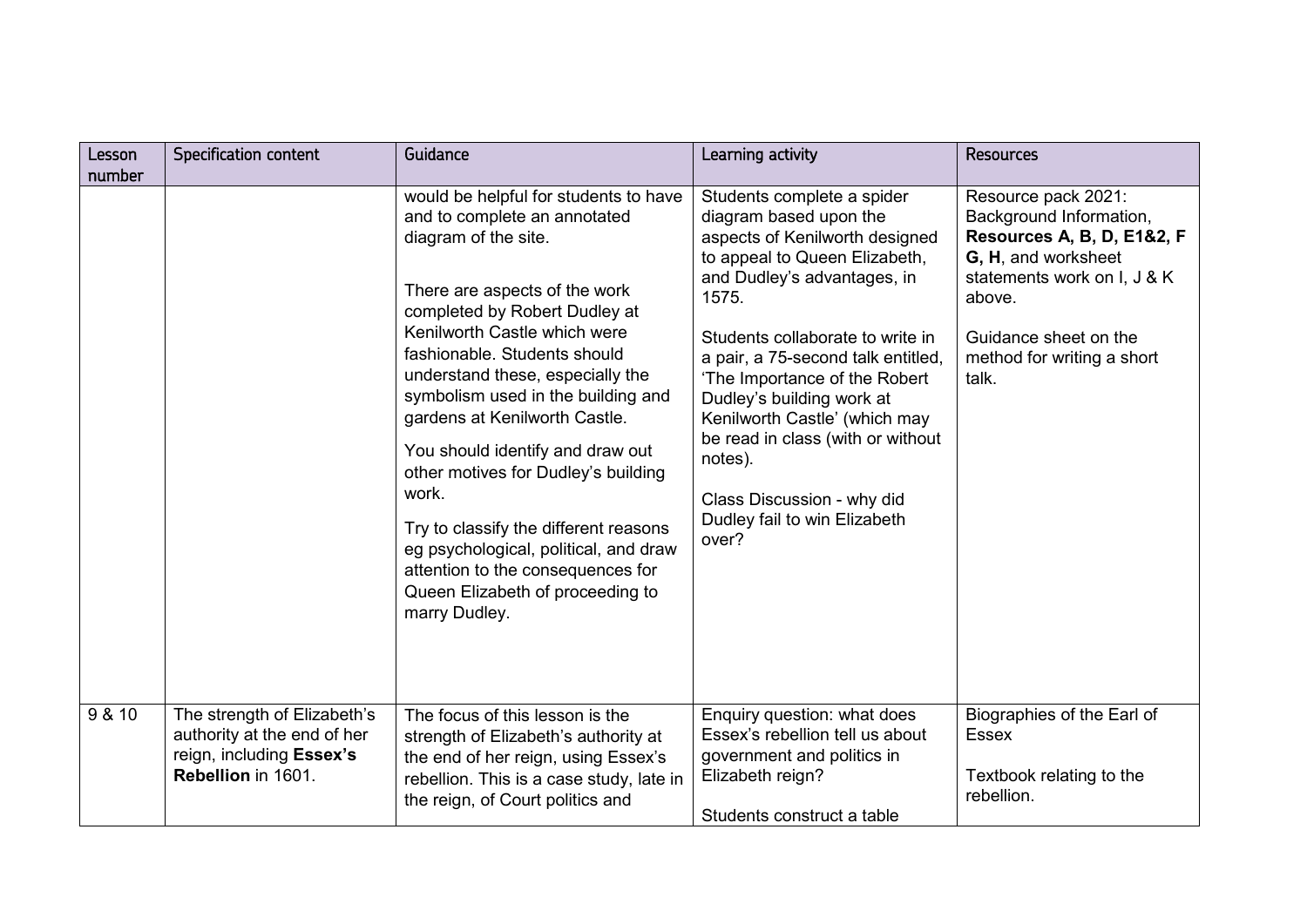| Lesson | <b>Specification content</b> | Guidance                                                                                                                                                                                                                                                                                                                                                                                                 | Learning activity                                                                                                                                                                                                                                                                                                                                              | <b>Resources</b>                                                                                                                                                                                                                        |
|--------|------------------------------|----------------------------------------------------------------------------------------------------------------------------------------------------------------------------------------------------------------------------------------------------------------------------------------------------------------------------------------------------------------------------------------------------------|----------------------------------------------------------------------------------------------------------------------------------------------------------------------------------------------------------------------------------------------------------------------------------------------------------------------------------------------------------------|-----------------------------------------------------------------------------------------------------------------------------------------------------------------------------------------------------------------------------------------|
| number |                              |                                                                                                                                                                                                                                                                                                                                                                                                          |                                                                                                                                                                                                                                                                                                                                                                |                                                                                                                                                                                                                                         |
|        |                              | patronage.<br>You might need to establish who<br>Essex was (remind students of brief<br>court biographies above - lesson 2),<br>his achievements and failures.<br>How does it change our view of the<br>question we asked in lesson 2, 'If<br>you wanted to get on in the<br>Elizabethan Court what should you<br>do and not do?'<br>We can consider how much blame<br>Essex deserves for his situation. | showing the pluses and minuses<br>that Essex possessed or<br>accumulated during his career.<br>Students do a 'write an account'<br>style question relating to<br>Essex's rebellion.<br>Classroom discussion: how<br>much blame does Essex<br>deserve? What does the<br>rebellion reveal about the<br>strength of Elizabeth's power at<br>the end of her reign? |                                                                                                                                                                                                                                         |
|        |                              | Students should consider the efforts<br>made by Elizabeth to maintain her<br>authority e.g. in 1596 the Privy<br>Council ordered all unflattering<br>portraits of Queen Elizabeth to be<br>found and destroyed as they cause<br>great offence to the Queen.                                                                                                                                              | Students complete a work sheet<br>analysing Resource K. which<br>focusses on actions and<br>intentions of all parties.                                                                                                                                                                                                                                         | <b>Historic environment</b><br>Resource pack for the Globe<br>2019 Resource K<br>(Elizabethan dramatic<br>censorship).<br>Image of Queen Elizabeth I<br>on a Royal progress with the<br>courtiers in 1601.<br>Queen Elizabeth portraits |
| 11     | Review and assessment        | This is an opportunity to test your<br>students understanding of Part One                                                                                                                                                                                                                                                                                                                                | Student complete exam style<br>questions on Part One.                                                                                                                                                                                                                                                                                                          |                                                                                                                                                                                                                                         |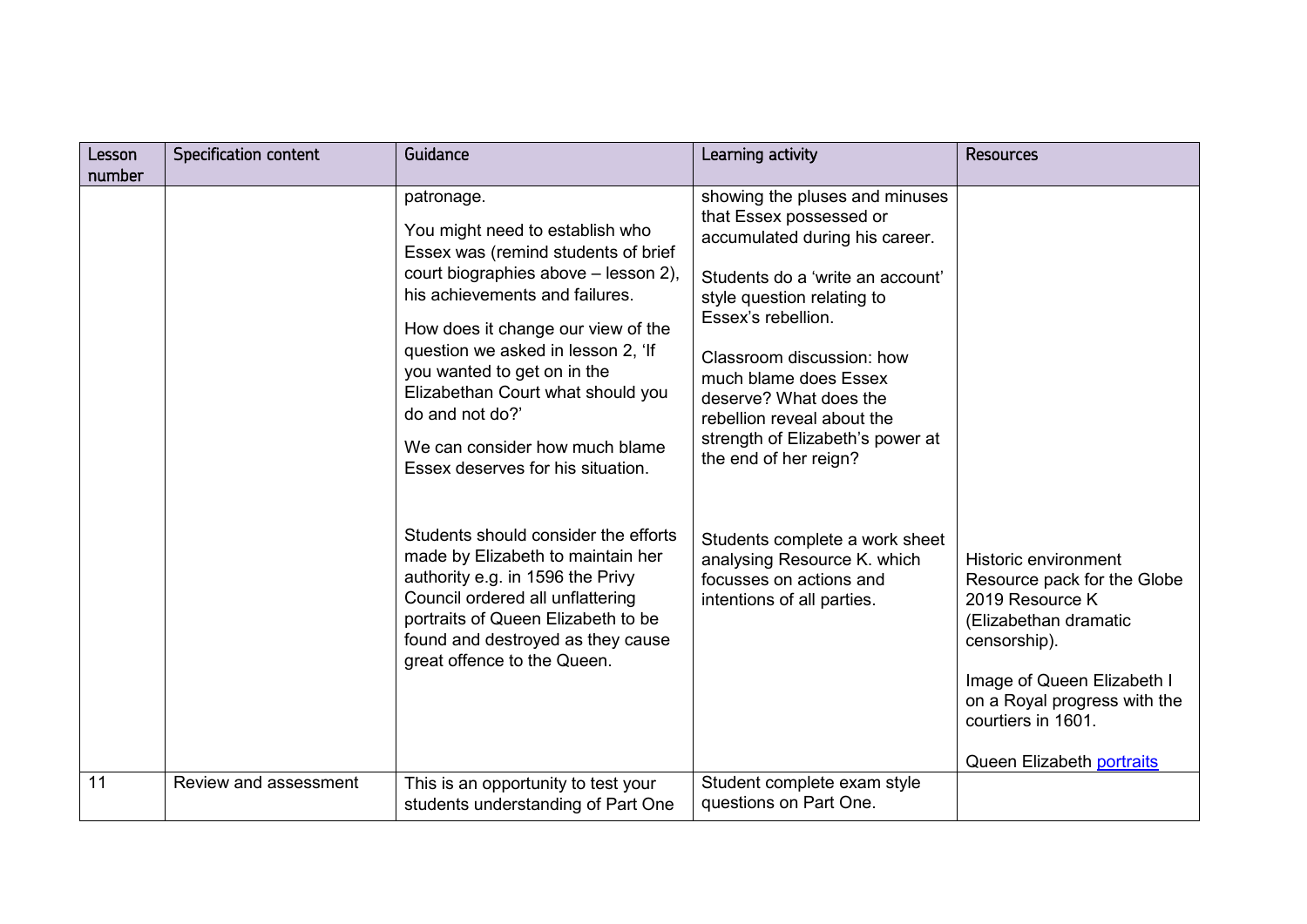| Lesson<br>number | Specification content | Guidance                                 | Learning activity | Resources |
|------------------|-----------------------|------------------------------------------|-------------------|-----------|
|                  |                       | and to develop their exam<br>techniques. |                   |           |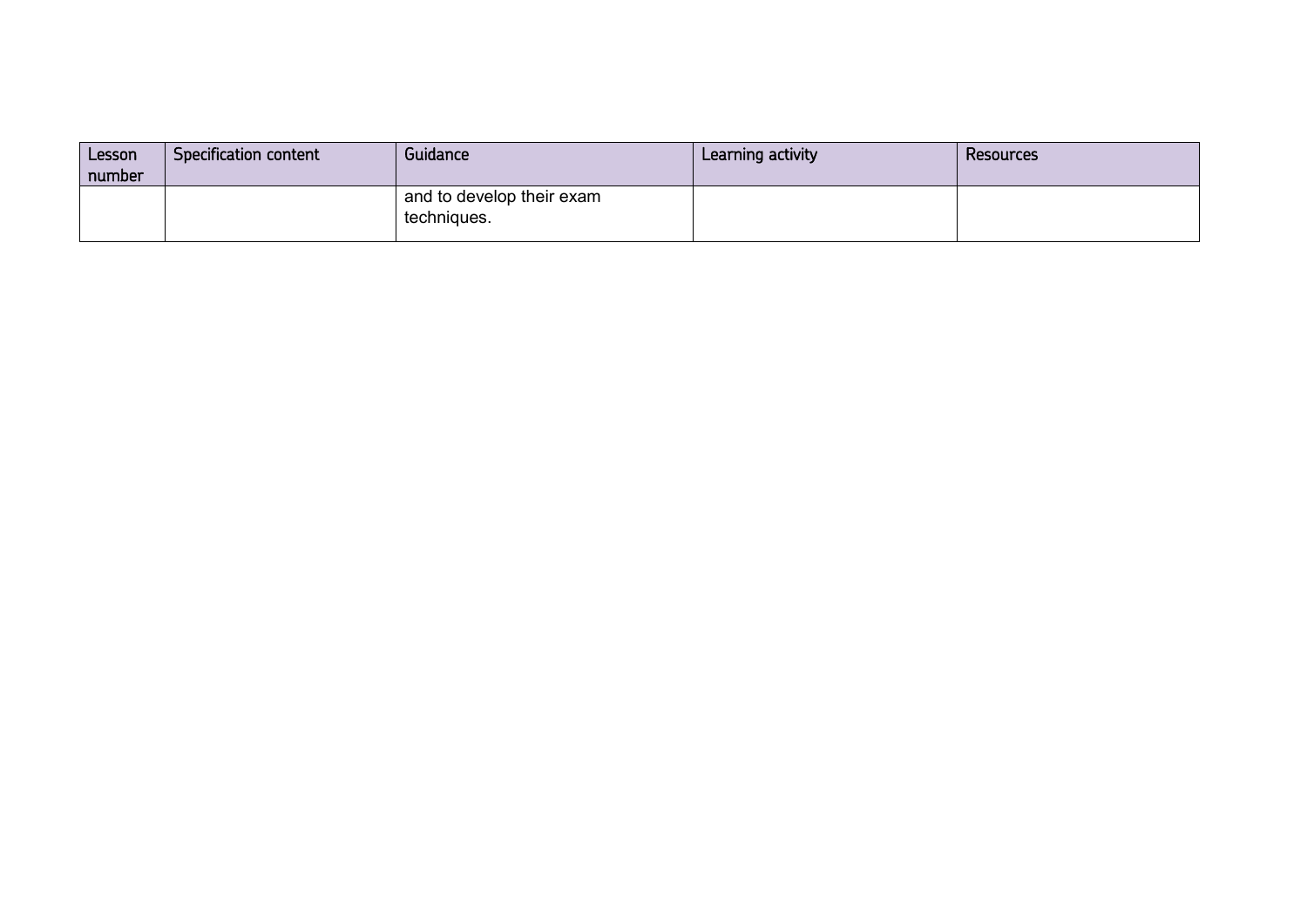# **Part 3: Troubles abroad and at home (i)**

## **Religious matters**

| Lesson<br>number | Specification content                                                                                                                                                                                                                                                                                                                                                                                        | Guidance                                                                                                                                                                                                                                                                                                                                                                                                                                                                                                                                                                                                                                                                                                                                                                                                                                                   | Learning activity                                                                                                                                                                                                                                                                                                                                                                                                                                                                                                                                                                                                                                                                             | <b>Resources</b>                                                                                                                                                                                                                                                                                                                                                                                                     |
|------------------|--------------------------------------------------------------------------------------------------------------------------------------------------------------------------------------------------------------------------------------------------------------------------------------------------------------------------------------------------------------------------------------------------------------|------------------------------------------------------------------------------------------------------------------------------------------------------------------------------------------------------------------------------------------------------------------------------------------------------------------------------------------------------------------------------------------------------------------------------------------------------------------------------------------------------------------------------------------------------------------------------------------------------------------------------------------------------------------------------------------------------------------------------------------------------------------------------------------------------------------------------------------------------------|-----------------------------------------------------------------------------------------------------------------------------------------------------------------------------------------------------------------------------------------------------------------------------------------------------------------------------------------------------------------------------------------------------------------------------------------------------------------------------------------------------------------------------------------------------------------------------------------------------------------------------------------------------------------------------------------------|----------------------------------------------------------------------------------------------------------------------------------------------------------------------------------------------------------------------------------------------------------------------------------------------------------------------------------------------------------------------------------------------------------------------|
| 12 & 13          | the question of religion,<br>$\bullet$<br><b>English Catholicism</b><br>and Protestantism<br>the Northern Rebellion<br>$\bullet$<br>Elizabeth's<br>$\bullet$<br>excommunication<br>the missionaries<br>$\bullet$<br>Catholic plots and the<br>$\bullet$<br>threat to the Elizabethan<br>settlement<br>Elizabeth and her<br>$\bullet$<br>government's responses<br>and policies towards<br>religious matters. | This is a key pair of lessons<br>focussing on English Catholicism<br>during Elizabeth's reign. It has been<br>placed earlier on in the scheme of<br>work to help explain actions and<br>events later on in the study.<br>Begin by ensuring students record<br>main points of religious settlement in<br>1559. Noting contrast with Catholic<br>and extreme Protestant views.<br><b>Overarching Question/Enquiry point:</b><br>(i) Why was Catholicism a threat?<br>(ii) When the Catholic was threat<br>greatest? (iii) How were Catholics<br>treated during her reign?<br>Consider concept of two historical<br>'turning points' in policy to English<br>Catholics: (a) $1570 -$ the<br>excommunication and (b) 1580 the<br>arrival of Campion's Mission, in<br>order to debate and answer to<br>Question (ii) above.<br>Note the plots will be important | Students research the following<br>events for a 'market place'<br>exercise. They need to find out<br>the, 'when, where, who, what,<br>why, and a so what' to share<br>with fellow students/or take<br>away:<br>arrival of Mary Queen of<br>Scots in England<br><b>Northern Rebellion</b><br>Excommunication<br>$\bullet$<br>Ridolfi Plot<br>St Bartholomew's Day<br>Massacre<br>seminary priests<br>Campion's mission<br>Throckmorton plot<br>Murder of William of<br>Orange<br><b>Bond of Association</b><br>war with Spain<br>the Babington Plot<br>Mary's execution<br>Spanish Armada.<br>There should be sufficient<br>events for one to be given to a<br>pair of students. You will need | Textbook and<br>Internet research.<br>A simple summary on four<br>separate sheets of the laws<br>in 1571, 1581, 1585, and<br>1593 against Roman<br>Catholics.<br>A useful <b>summary</b> of Queen<br>Elizabeth I's religious<br>settlement and introduction to<br>the Royal Museums at<br>Greenwich.<br>A brief revision guide<br>summary.<br>Selected extracts from this<br>authoritative series may be<br>helpful. |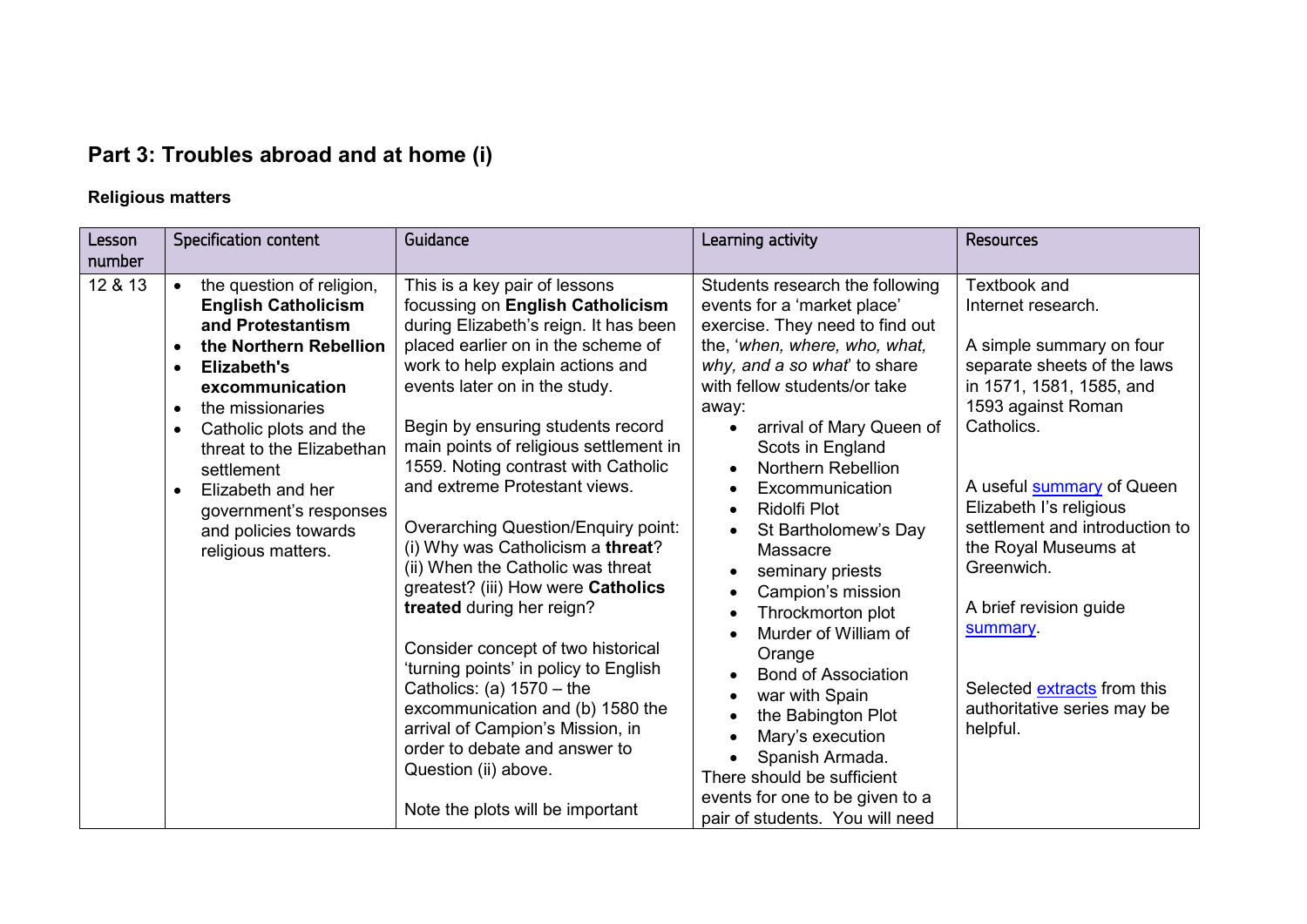| Lesson<br>number | Specification content                                                                                                              | Guidance                                                                                                                                                      | Learning activity                                                                                                                                                                                                                                                                                                                                                                                                                                                                                                                                                                                                               | <b>Resources</b>                                                                         |
|------------------|------------------------------------------------------------------------------------------------------------------------------------|---------------------------------------------------------------------------------------------------------------------------------------------------------------|---------------------------------------------------------------------------------------------------------------------------------------------------------------------------------------------------------------------------------------------------------------------------------------------------------------------------------------------------------------------------------------------------------------------------------------------------------------------------------------------------------------------------------------------------------------------------------------------------------------------------------|------------------------------------------------------------------------------------------|
|                  |                                                                                                                                    | information when considering Mary<br>Queen of Scots in depth in lessons<br>16 and 17.                                                                         | to place simple summaries of<br>the laws and events around the<br>classroom walls.<br>Students construct/record a 3<br>column 'timeline' of 'Laws and<br>punishments against Roman<br>Catholics' (1571, 1581, 1585,<br>and 1593) set against Catholic<br>actions - plots against<br>Elizabeth, and foreign<br>events/involvement. Encourage<br>your students to write thoughts<br>and links across the columns to<br>make connections.<br>Complete the lesson with<br>interpretations from different<br>periods to identify changing<br>attitudes to how Elizabeth<br>tackled religious matters.<br>Alternatively, students can |                                                                                          |
|                  |                                                                                                                                    |                                                                                                                                                               | complete an essay, such as:<br>when did Elizabeth's policy to<br>Catholics change most?                                                                                                                                                                                                                                                                                                                                                                                                                                                                                                                                         |                                                                                          |
| 14 & 15          | Elizabethan settlement<br>$\bullet$<br>the nature and ideas of<br>$\bullet$<br>the Puritans and<br>Puritanism<br>Elizabeth and her | Remind your students of lessons 12<br>and 13 regarding the religious<br>settlement in 1559. Noting contrast<br>with Catholic and extreme Protestant<br>views. | Enquiry question: why were the<br>Puritans a threat to Queen<br>Elizabeth's government?                                                                                                                                                                                                                                                                                                                                                                                                                                                                                                                                         | Textbook.<br>Work sheet resource on<br>settlement, and Elizabethan<br>religious beliefs. |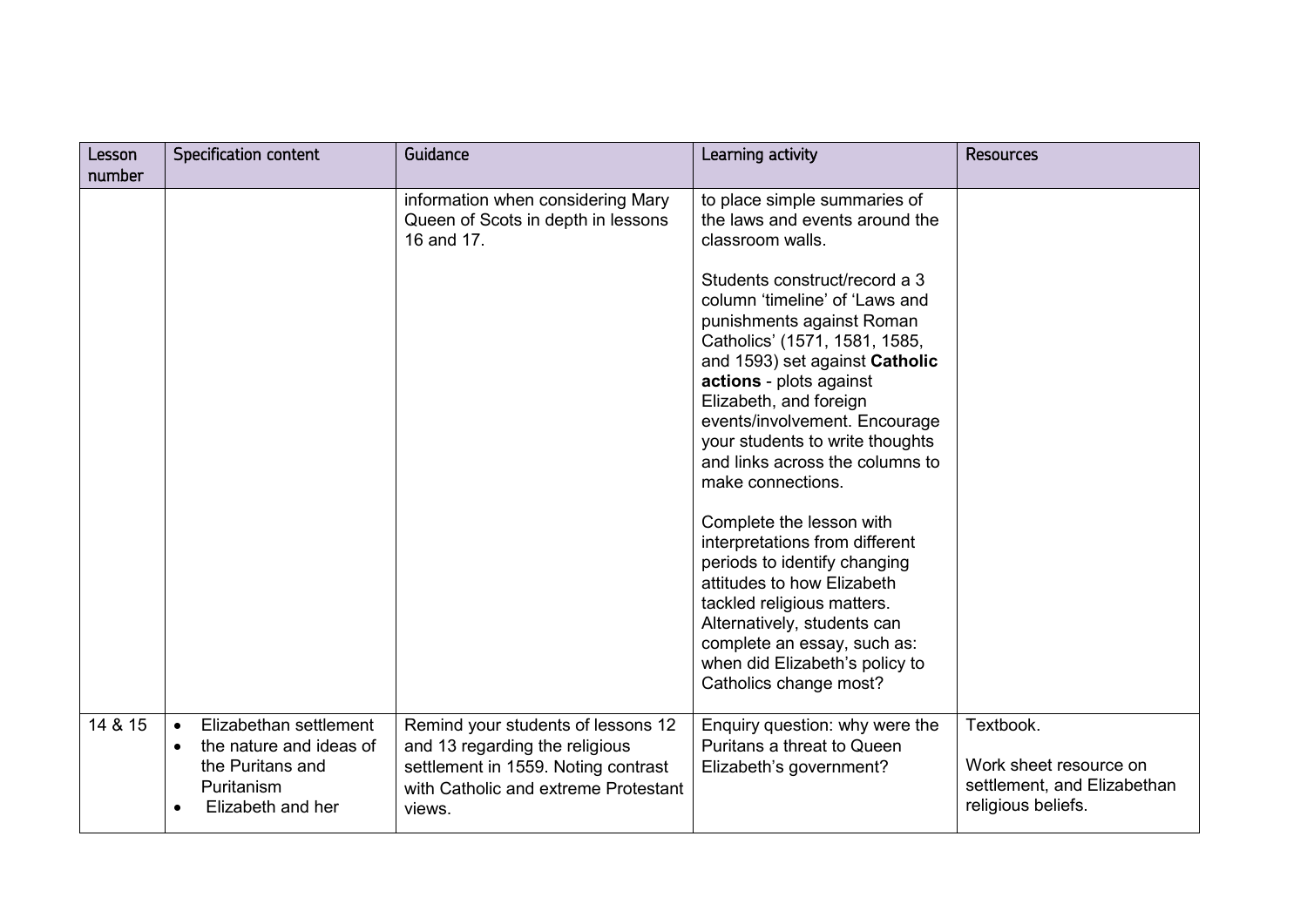| Lesson<br>number | <b>Specification content</b>                                            | Guidance                                                                                                                                                                                                                                                                                                                                                                                                                                                                                                                                                                                                                                                                                                                                                                                                                                                                                                                                | Learning activity                                                                                                                                                                                                                                                                                                                                                                                                                                                                                                                                                                                                                                                                                                                                                                                                                                                  | <b>Resources</b>                                                                                                                                                                                                                                               |
|------------------|-------------------------------------------------------------------------|-----------------------------------------------------------------------------------------------------------------------------------------------------------------------------------------------------------------------------------------------------------------------------------------------------------------------------------------------------------------------------------------------------------------------------------------------------------------------------------------------------------------------------------------------------------------------------------------------------------------------------------------------------------------------------------------------------------------------------------------------------------------------------------------------------------------------------------------------------------------------------------------------------------------------------------------|--------------------------------------------------------------------------------------------------------------------------------------------------------------------------------------------------------------------------------------------------------------------------------------------------------------------------------------------------------------------------------------------------------------------------------------------------------------------------------------------------------------------------------------------------------------------------------------------------------------------------------------------------------------------------------------------------------------------------------------------------------------------------------------------------------------------------------------------------------------------|----------------------------------------------------------------------------------------------------------------------------------------------------------------------------------------------------------------------------------------------------------------|
|                  | Government's<br>responses and policies<br>towards religious<br>matters. | Consider Elizabeth's settlement of<br>religion in 1559 in relation to<br>Puritans and Puritanism. The nature<br>and ideas of Puritans and<br><b>Puritanism</b> - students need to know<br>about the range of opinion that was<br>classified as Puritan from the<br>moderate through to the extreme like<br>Stubbs and Cartwright.<br>Why were the Puritans a threat to<br>Queen Elizabeth's government?<br>The ideas of the Puritans threatened<br>the hierarchy of church and state.<br>The contribution of Archbishop<br>Parker, Puritan response and<br>reaction in Parliament, the press and<br>in preaching.<br>The attitudes and actions of<br>Elizabeth and her government and<br>bishops towards the Puritans. The<br>role of Archbishop Whitgift (and the<br>attitudes of Parker and Grindal).<br>Students should understand the<br>reasons why Puritanism became<br>less of a threat towards the end of<br>Elizabeth's reign. | Students complete a table of<br>beliefs of Catholics, moderate<br>Protestants and Puritans.<br>Students divide into groups and<br>are given/choose a research<br>topic to report back to the group<br>as a 6 slide PowerPoint. More<br>than one group may tackle a<br>topic. The topics/titles could be:<br>Elizabeth and her<br>Archbishops.<br>Puritan ideas about church,<br>state, theatre, poor.<br>Puritan actions in<br>$\bullet$<br>Parliament, publishing, and<br>preaching (Prophesyings)<br>Elizabeth's crackdown on<br>$\bullet$<br>the Puritans - actions and<br>success.<br>the origins of Puritanism*<br>Puritanism and the end of<br>Queen Elizabeth's reign*.<br>The * topics are more<br>demanding as they may stretch<br>the learning a little outside the<br>specified dates. Overlap<br>between topics is to be<br>accepted, even encouraged. | Use of textbooks and<br>internet.<br>Students should know that<br>the review in lesson 15 may<br>contain a question on the<br>Puritans.<br><b>AQA Historic Environment</b><br>Resource pack 2019 - The<br>Globe, see Resource F<br>(Puritans and the Theatre). |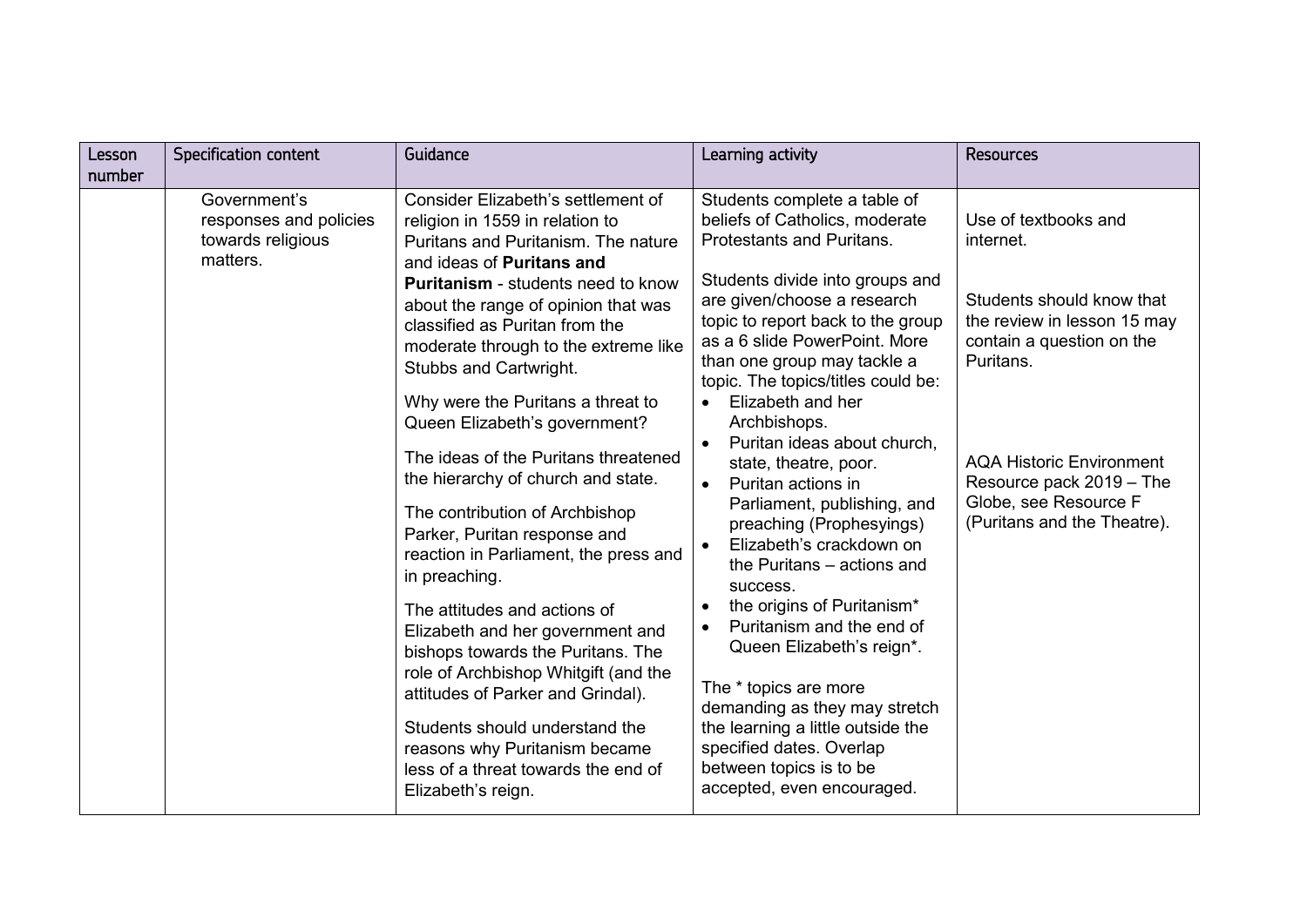## **Mary Queen of Scots**

| Lesson  | <b>Specification content</b>                                                                 | Guidance                                                                                                                                                                                                                                                                                                                               | Learning activity                                                                                                                                                                                                                                                            | <b>Resources</b>                                                                                                                                                     |
|---------|----------------------------------------------------------------------------------------------|----------------------------------------------------------------------------------------------------------------------------------------------------------------------------------------------------------------------------------------------------------------------------------------------------------------------------------------|------------------------------------------------------------------------------------------------------------------------------------------------------------------------------------------------------------------------------------------------------------------------------|----------------------------------------------------------------------------------------------------------------------------------------------------------------------|
| number  |                                                                                              |                                                                                                                                                                                                                                                                                                                                        |                                                                                                                                                                                                                                                                              |                                                                                                                                                                      |
| 16 & 17 | Background.<br>$\bullet$<br>Elizabeth and<br>$\bullet$<br>Parliament's treatment<br>of Mary. | Remind your students of what they<br>learned about Mary, Queen of Scots<br>in previous lessons.<br>The lessons here concentrate on the                                                                                                                                                                                                 | Discussion of Mary Queen of<br>Scot's attitude to her cousin and<br>vice versa on arrival.                                                                                                                                                                                   | Source work exercise to<br>introduce problem.<br>The problem for Elizabeth of                                                                                        |
|         | The challenge posed by<br>$\bullet$<br>Mary; plots; execution<br>and its impact.             | story of, and role played by, Mary<br>Queen of Scots. Although the<br>Depth study begins in year she<br>arrives in England, students will<br>need to know about her past history                                                                                                                                                       | Students research and make<br>notes on Mary's background<br>and life in England in order to<br>write an account of her life of<br>and her time in England - from<br>her arrival to her execution.                                                                            | what to do with Mary Queen<br>of Scots explained.<br>The background to Mary<br>Queen of Scots as a Queen<br>in Scotland and the                                      |
|         |                                                                                              | as a young French Queen, then<br>widow and her time in Scotland.<br>Ensure students know why she was<br>a threat.<br>A case study of the Northern<br>Rebellion/Norfolk Rebellion reveals<br>how quickly Mary caused problems,<br>contrasts with Essex's later<br>behaviour, and shows how Queen                                        | For all abilities of students, you<br>can set a word limit for the<br>exercise to increase the level of<br>difficulty and stimulate valuable<br>discussion about what to include<br>and thus lead to greater<br>understanding. A broad guide of<br>200-300 words works well. | difficulties she had are<br>efficiently covered in these<br>clips.<br>Mary's abdication (ERA)<br>The Babington plot,<br><b>Walsingham and Mary clip.</b>             |
|         |                                                                                              | Elizabeth would deal people, even if<br>high born, when they crossed her.<br>The connection and contrast<br>between Mary Queen of Scots who<br>married three times and Bess of<br>Hardwick who married four times is<br>instructive. It contrasts with Queen<br>Elizabeth and informs us about<br>marriage in the early modern period. | Students complete a timeline of<br>the events of the Northern<br>Rebellion.<br>Students complete a table of<br>plots, conspirators and extent of<br>Mary's involvement and<br>consider how and why this may<br>have changed over time.                                       | <b>James VI of Scotland's</b><br>perspective on his mother's<br>English 'treason'.<br>The execution of Mary Queen<br>of Scots.<br>Newspaper templates are<br>useful. |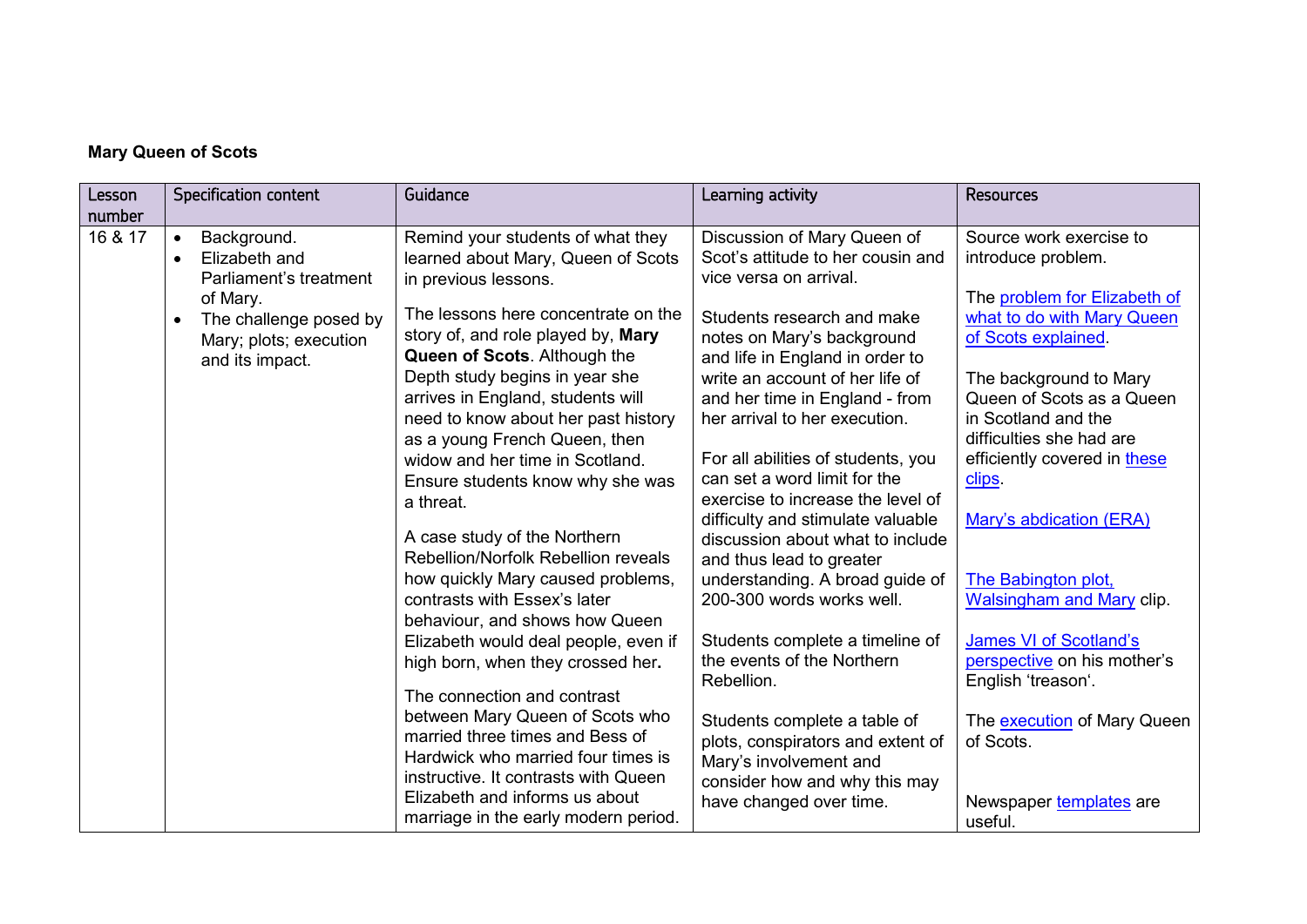| Lesson<br>number | Specification content        | Guidance | Learning activity                                                                                      | Resources |
|------------------|------------------------------|----------|--------------------------------------------------------------------------------------------------------|-----------|
| 18               | <b>Review and Assessment</b> |          | Students complete exam style<br>questions relating to religious<br>matters and Mary Queen of<br>Scots. |           |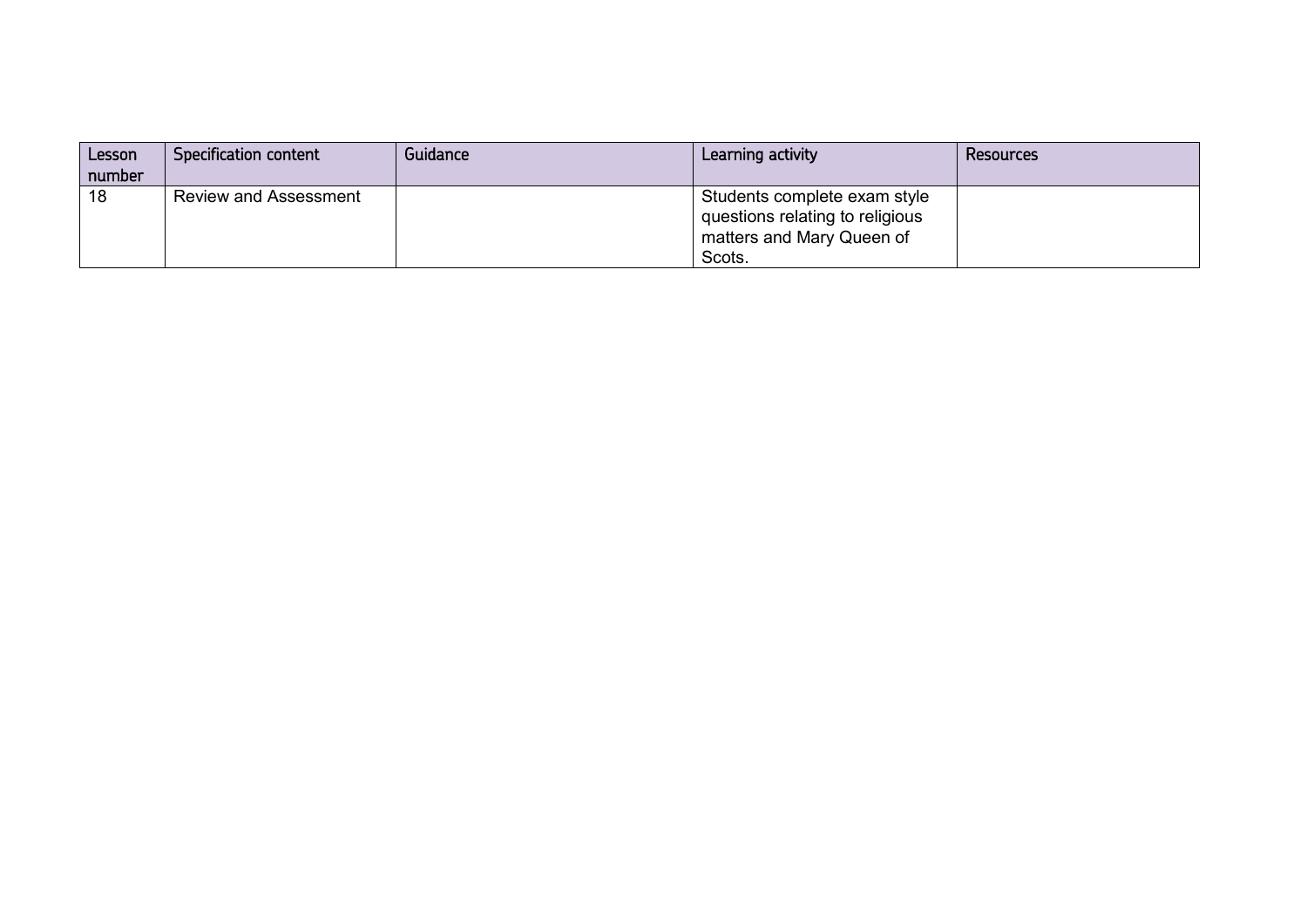# **Part two: Life in Elizabethan Times**

## **A 'Golden Age'**

| Lesson | <b>Specification content</b>                                                                        | Guidance                                                                                                                                                                                                                                                                                                                                                                                                                                                                      | Learning activity                                                                                                                                                                                                                          | <b>Resources</b>                                                                                                                                                                                                                                                                                                                                                                                                                                                                                                                                                                   |
|--------|-----------------------------------------------------------------------------------------------------|-------------------------------------------------------------------------------------------------------------------------------------------------------------------------------------------------------------------------------------------------------------------------------------------------------------------------------------------------------------------------------------------------------------------------------------------------------------------------------|--------------------------------------------------------------------------------------------------------------------------------------------------------------------------------------------------------------------------------------------|------------------------------------------------------------------------------------------------------------------------------------------------------------------------------------------------------------------------------------------------------------------------------------------------------------------------------------------------------------------------------------------------------------------------------------------------------------------------------------------------------------------------------------------------------------------------------------|
| number |                                                                                                     |                                                                                                                                                                                                                                                                                                                                                                                                                                                                               |                                                                                                                                                                                                                                            |                                                                                                                                                                                                                                                                                                                                                                                                                                                                                                                                                                                    |
| 19     | Living standards and<br>$\bullet$<br>fashions.<br>Growing prosperity and<br>the rise of the gentry. | Students should be aware of the<br>structure of Elizabethan society.<br>They should think about the different<br>ranks of society in the 16 <sup>th</sup> century.<br>You could use the 'Great Chain of<br>Being' to demonstrate ideas how<br>about how society was structured.<br>Establish with your students<br>Elizabethan population figures and<br>some comparator statistics.<br>There is also opportunity to consider<br>the life and success of Bess of<br>Hardwick. | Students model the idea of<br>'Great Chain' by comparison<br>with another hierarchical<br>organisation, such as a school.<br>Students identify where the<br>wealth came from to explain the<br>growth in prosperity amongst<br>the gentry. | An introduction to the signs of<br>and routes to prosperity and<br>advancement in Elizabethan<br>England. The 1 <sup>st</sup> half is<br>applicable here, 2 <sup>nd</sup> half in<br>lesson 23.<br>The lives of the wealthy in<br>Elizabethan England (ERA)<br>How lives changed in<br>Elizabethan England (ERA)<br>The 1 <sup>st</sup> half of the following<br>clip is useful for a description<br>of the gentry, the $2^{nd}$ half for<br>plots against Elizabeth.<br>2018 AQA Historic<br>Environment Resource pack<br>- Hardwick Hall Background<br>Information & Resource I. |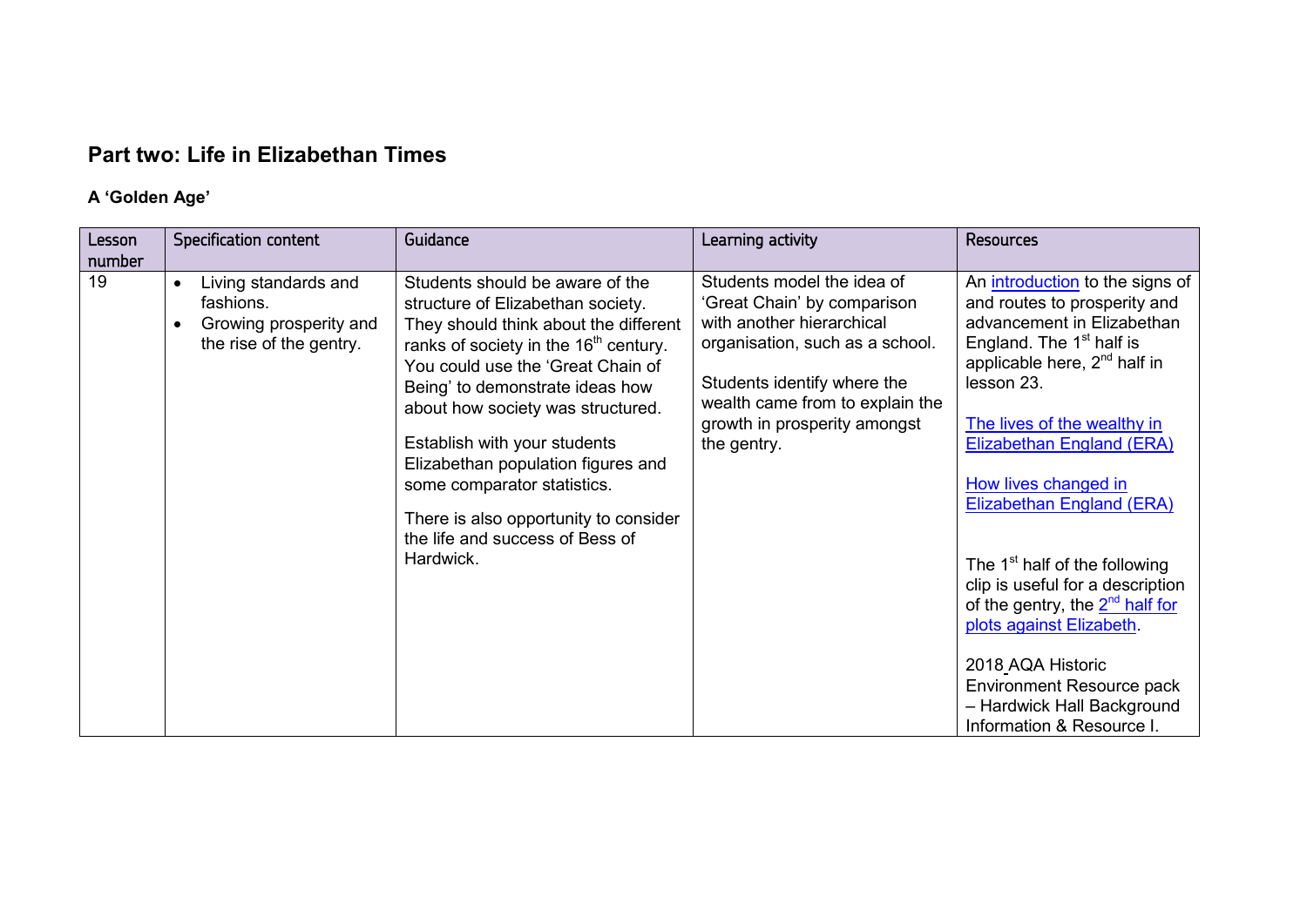#### **The Poor**

| Lesson<br>number | Specification content                                                                                                                                                                                      | Guidance                                                                                                                                                                                                                                                                                                                                                                                                                                                                                                                                                                                                                                                                                                                                                                                                                                                                                                                                                                           | Learning activity                                                                                                                                                                                                                                                                                                                                                                                                                                                                                                                                                                       | <b>Resources</b>                                                                                                                                                                                                                                                                                                                                                |
|------------------|------------------------------------------------------------------------------------------------------------------------------------------------------------------------------------------------------------|------------------------------------------------------------------------------------------------------------------------------------------------------------------------------------------------------------------------------------------------------------------------------------------------------------------------------------------------------------------------------------------------------------------------------------------------------------------------------------------------------------------------------------------------------------------------------------------------------------------------------------------------------------------------------------------------------------------------------------------------------------------------------------------------------------------------------------------------------------------------------------------------------------------------------------------------------------------------------------|-----------------------------------------------------------------------------------------------------------------------------------------------------------------------------------------------------------------------------------------------------------------------------------------------------------------------------------------------------------------------------------------------------------------------------------------------------------------------------------------------------------------------------------------------------------------------------------------|-----------------------------------------------------------------------------------------------------------------------------------------------------------------------------------------------------------------------------------------------------------------------------------------------------------------------------------------------------------------|
| 20 & 21          | Reasons for the<br>$\bullet$<br>increase in poverty.<br>Attitudes and responses<br>$\bullet$<br>to poverty.<br>The reasons for<br>$\bullet$<br>government action and<br>the seriousness of the<br>problem. | Develop your students'<br>understanding of how the problem of<br>poverty changed at this time, the<br>reasons why it changed, and how<br>the solutions adopted by the<br>authorities changed.<br>Consider the increase of poverty<br>(and vagabondage) in the $16th$<br>century. Why did poverty increase in<br>the $16th$ century?<br>Develop your students'<br>understanding of the nature and<br>seriousness of poverty in the 16 <sup>th</sup><br>century. What were government and<br>contemporary attitudes to poverty<br>and punishment? Refer students<br>back to the lessons on Puritanism for<br>a Puritan view of the poor. Discuss<br>the reasons for government concern<br>and the seriousness of the problem.<br>Why was the government concerned<br>about the increasing numbers of<br>poor people?<br>The effectiveness of the response of<br>government and individual towns to<br>the problems of poverty. How was<br>poverty dealt with in the 16 <sup>th</sup> | Students investigate the long-<br>term causes of poverty and<br>vagabondage.<br>Students identify reasons for<br>traditional attitudes to poverty<br>and reasons why those were<br>changing in the Elizabethan<br>period.<br>Students analyse sources<br>relating to different types of<br>vagabond and extracts from<br>Harman's book on the poor, 'A<br>warning against vagabonds'<br>1567.<br>Students research how Norwich.<br>Ipswich and London dealt with<br>the problem of the poor and use<br>their research to illustrate<br>changing attitudes of the<br>Elizabethan period. | An insight into the lives of the<br>rural poor and majority of<br>Elizabethans at this time.<br>An <i>insight</i> into the urban<br>poor, crime, disease, and the<br>Great Elizabethan Poor Law.<br>Textbooks relating to the<br>poor in Elizabethan times.<br>Sources relating to different<br>types of vagabonds.<br>Access to textbooks and the<br>internet. |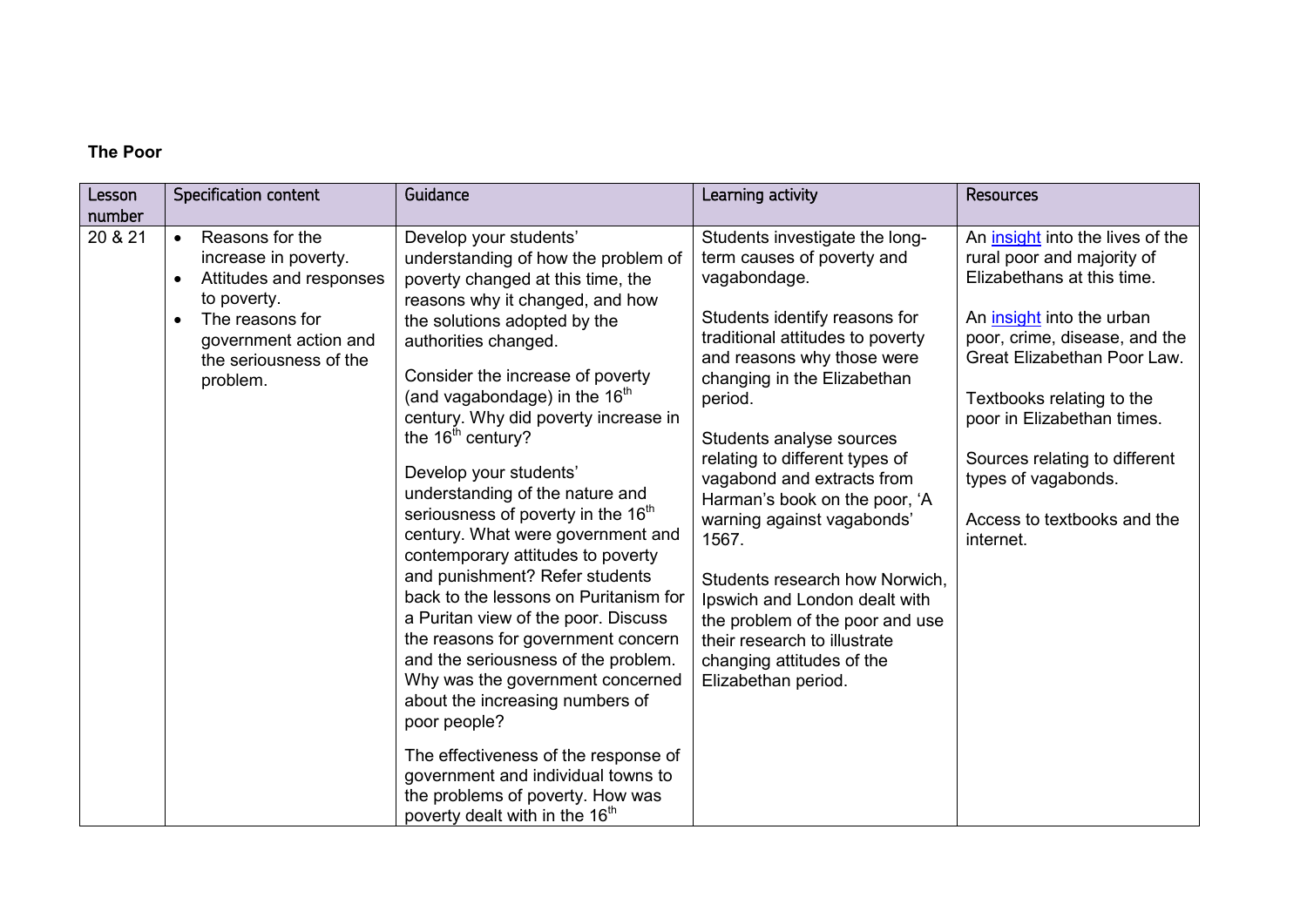| Lesson<br>number | Specification content | Guidance                                                                                                                                                                             | Learning activity | Resources |
|------------------|-----------------------|--------------------------------------------------------------------------------------------------------------------------------------------------------------------------------------|-------------------|-----------|
|                  |                       | century? How did Elizabeth's<br>government to deal with poor? How<br>did the example of major towns help<br>deal with the poor? Were the<br>measures to help the poor<br>successful? |                   |           |

## **'A Golden Age' continued**

| Lesson<br>number | Specification content                                                                                      | Guidance                                                                                                                                                                                                                                                                                                                                                                                                                                                                                                                                                                                                                                                     | Learning activity                                                                                                                                                                                                                                                                                                                                                                                                                                                                                                          | <b>Resources</b>                                                                                                                                                                                                                                                                                                                                                                                                              |
|------------------|------------------------------------------------------------------------------------------------------------|--------------------------------------------------------------------------------------------------------------------------------------------------------------------------------------------------------------------------------------------------------------------------------------------------------------------------------------------------------------------------------------------------------------------------------------------------------------------------------------------------------------------------------------------------------------------------------------------------------------------------------------------------------------|----------------------------------------------------------------------------------------------------------------------------------------------------------------------------------------------------------------------------------------------------------------------------------------------------------------------------------------------------------------------------------------------------------------------------------------------------------------------------------------------------------------------------|-------------------------------------------------------------------------------------------------------------------------------------------------------------------------------------------------------------------------------------------------------------------------------------------------------------------------------------------------------------------------------------------------------------------------------|
| 22, 23<br>and 24 | The Elizabethan<br>$\bullet$<br>theatre and its<br>achievements.<br>Attitudes to the theatre.<br>$\bullet$ | The focus of these lessons is to<br>develop your students' knowledge<br>and understanding of a performance<br>in the Elizabethan theatre.<br>The lessons provide an opportunity<br>to incorporate resources from a<br>previous Historic Environment, using<br>the Globe theatre as a case study of<br>the Elizabethan theatre. Students<br>should consider what they can learn<br>from a study of The Globe about<br>the Elizabethan period?<br>These lessons are an examination of<br>Elizabethan theatres: their design<br>and use; actors and playwrights<br>including William Shakespeare and<br>Richard Burbage.<br>Students should consider the design | Enquiry question: what were<br>theatres like in Elizabethan<br>times?<br>Students read the background<br>information relating to The<br>Globe and its creator. Students<br>could write the introduction to a<br>visitor's guide in their own<br>words.<br>Students annotate some basic<br>diagrams of the Elizabethan<br>theatre, identifying key features.<br>Students look at a range of<br>resources relating to The Globe<br>and document what they tell us<br>about people's enjoyment of or<br>attitudes towards the | <b>Textbook</b><br><b>Brief notes on The Globe</b><br>from the 2019 AQA Historic<br><b>Environment Resource pack</b><br>- briefing document,<br>diagrams and images.<br>A good short introduction to<br>the Globe. is provide by<br>timelines:<br>A cut-away of an Elizabethan<br>theatre.<br><b>AQA Historic Environment</b><br>Resource 2019 pack -<br>Images, photographs,<br>floorplans and diagrams of<br>The Globe etc. |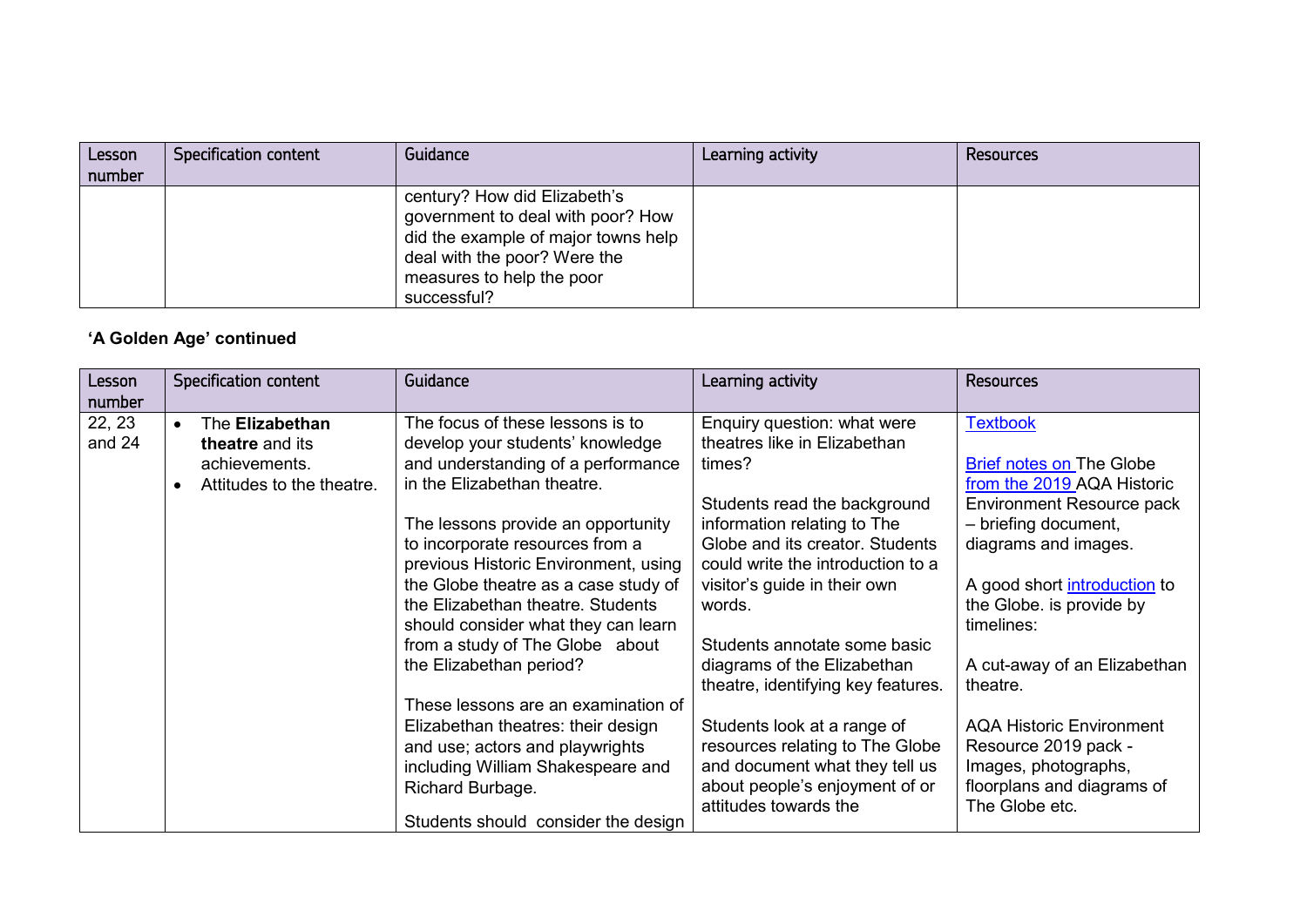| Lesson<br>number | <b>Specification content</b> | Guidance                                                                                                                                                                                                                                                                                                                                                                                                                                                                                               | Learning activity                                                                                                                                                                                                                                                                                                                                                                                                                                                           | <b>Resources</b>                                                                                                                                                                                                                                                                                                                                                                                                                               |
|------------------|------------------------------|--------------------------------------------------------------------------------------------------------------------------------------------------------------------------------------------------------------------------------------------------------------------------------------------------------------------------------------------------------------------------------------------------------------------------------------------------------------------------------------------------------|-----------------------------------------------------------------------------------------------------------------------------------------------------------------------------------------------------------------------------------------------------------------------------------------------------------------------------------------------------------------------------------------------------------------------------------------------------------------------------|------------------------------------------------------------------------------------------------------------------------------------------------------------------------------------------------------------------------------------------------------------------------------------------------------------------------------------------------------------------------------------------------------------------------------------------------|
|                  |                              | and use of theatres; actors and<br>playwrights including William<br>Shakespeare and Richard Burbage.<br>Students should also consider the<br>response of different sections of<br>society towards the plays and<br>theatre-going and the reasons for<br>these responses. Why were they so<br>popular? Why were they not popular<br>with some people?<br>Students should assess the<br>achievements of the Elizabethan<br>theatre. In what ways were the plays<br>of the period a mirror of their time? | Elizabethan theatre.<br>Students consider a series of<br>statements about The Globe<br>and the audiences for/attitudes<br>to the plays. They have to find<br>information from the sources<br>and select which sources<br>support the statements.<br>Students complete a spider<br>diagram of the interests, ideas<br>and discoveries of the time that<br>are linked to specific plays.<br>Class discussion: what does<br>The Globe tell us about the<br>Elizabethan period? | <b>Textbook</b><br>Work sheet with statements<br>Film: part of a performance of<br>a Shakespearean play in<br>contemporary costume and<br>style. [Reference: GCSE<br>English Literature course]<br>Longer helpful <b>background</b> to<br>the building of the recreated<br>Globe.<br>A clip showing London as the<br>centre of the Elizabethan<br>'Golden Age'.<br>A short summary of<br>Elizabethan theatre perhaps<br>for revision purposes. |

## **English sailors**

| Lesson<br>number | Specification content                                                                               | Guidance                                                                                                                                | Learning activity                                                                                                                                                                                     | <b>Resources</b>                                              |
|------------------|-----------------------------------------------------------------------------------------------------|-----------------------------------------------------------------------------------------------------------------------------------------|-------------------------------------------------------------------------------------------------------------------------------------------------------------------------------------------------------|---------------------------------------------------------------|
| 25               | Hawkins and Drake;<br>circumnavigation 1577-<br>1580, voyages and<br>trade.<br>the role of Raleigh. | Develop your students'<br>understanding of the motives of<br>English seamen in making overseas<br>voyages.<br>What voyages were made by | Divide the class into groups. In<br>their groups, ask your students<br>to research different voyages<br>and then present their findings<br>to their class. Students could<br>consider the voyages of: | A clip about Drake and<br>Raleigh:<br>A clip about Sir Walter |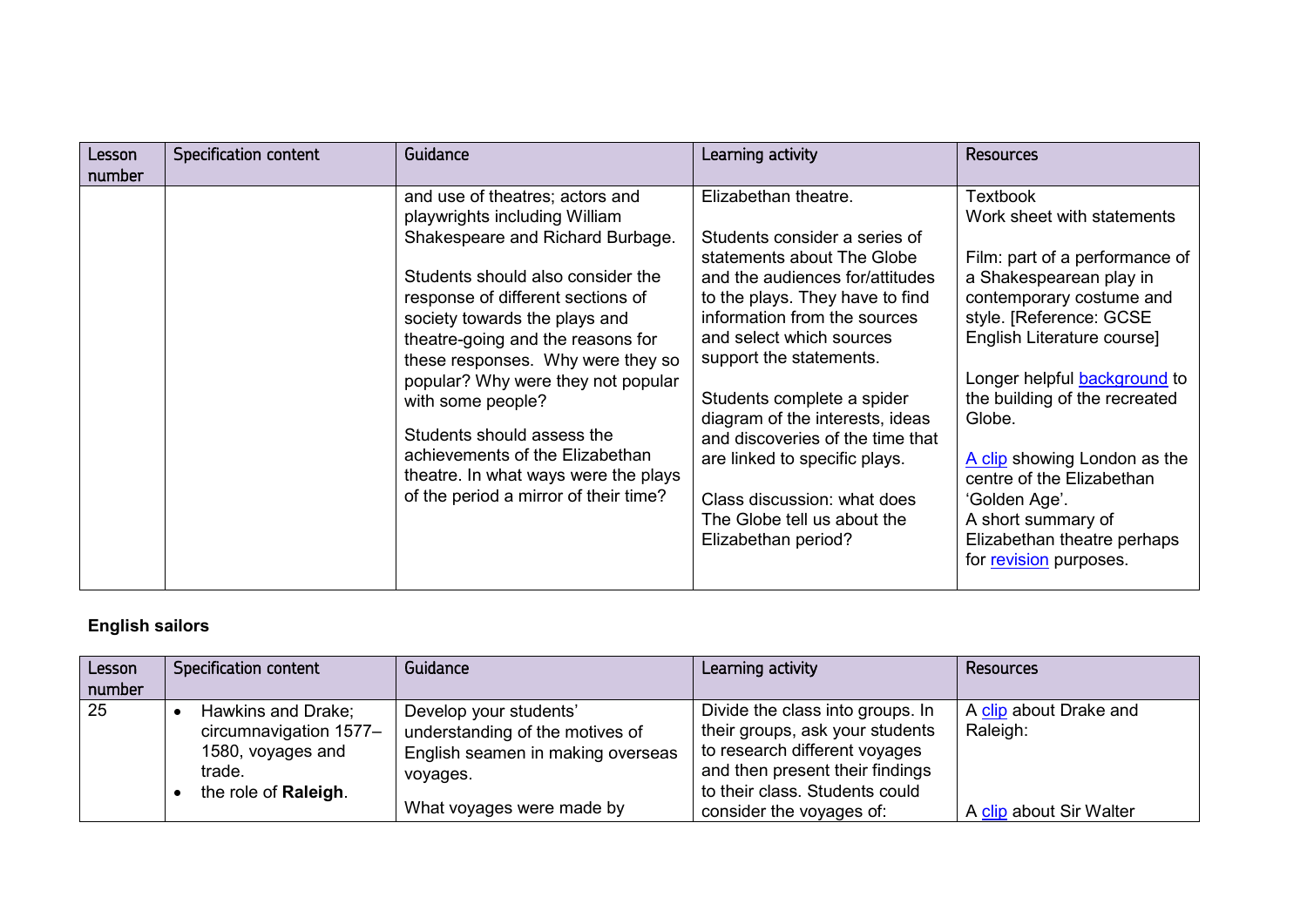| Lesson | <b>Specification content</b>                                                                                   | Guidance                                                                                                                                                                                                                                                                                                                                                             | Learning activity                                                                                                                                                                                                                                                                                                                       | <b>Resources</b>                                                                                                                                                                                              |
|--------|----------------------------------------------------------------------------------------------------------------|----------------------------------------------------------------------------------------------------------------------------------------------------------------------------------------------------------------------------------------------------------------------------------------------------------------------------------------------------------------------|-----------------------------------------------------------------------------------------------------------------------------------------------------------------------------------------------------------------------------------------------------------------------------------------------------------------------------------------|---------------------------------------------------------------------------------------------------------------------------------------------------------------------------------------------------------------|
| number |                                                                                                                |                                                                                                                                                                                                                                                                                                                                                                      |                                                                                                                                                                                                                                                                                                                                         |                                                                                                                                                                                                               |
|        |                                                                                                                | English sailors at this time? Why did<br>they make them? What benefits did<br>they bring?<br>Develop their knowledge of overseas<br>voyages and trade and expansion,<br>including the early slave trade - John<br>Hawkins.<br>Discuss the role of Sir Walter<br>Raleigh.                                                                                             | Hawkins<br>$\bullet$<br>Frobisher<br><b>Drake</b><br>Gilbert<br>Raleigh<br>Davis<br>Lancaster<br>Raleigh.<br>$\bullet$<br>Students produce a tabular<br>record of the aims, places<br>visited and achievements of<br>each voyage.<br>The class watch and video<br>about Sir Walter Raleigh and<br>discuss his career.                   | Raleigh's 1595 South<br>American Eldorado<br>expedition, and the technical<br>problems of sailing at the<br>time.                                                                                             |
| 26     | Hawkins and Drake;<br>$\bullet$<br>circumnavigation<br>1577-1580, voyages<br>and trade; the role of<br>Raleigh | The focus of this lesson is<br>developing your students'<br>understanding of Drake's<br>circumnavigation. They should<br>consider: why was Drake's<br>circumnavigation an achievement?<br>Students look at the nature of the<br>difficulties and dangers faced on the<br>voyage as they are representative of<br>the challenges faced by all seamen<br>at this time. | Recap from previous lesson:<br>students complete a summary<br>spider diagram of motives and<br>rewards for voyages of<br>discovery.<br>Case study of specific voyage<br>for example: Drake.<br>On a large A3 map of world<br>students plot Drake's route, the<br>dangers and difficulties he faced<br>from source material at different | Blank spider diagram.<br>Textbooks, sources and<br>interpretations relating to<br>voyages of discovery<br>Textbooks, sources and<br>interpretations relating to<br>Drake's voyage.<br>An A3 map of the world. |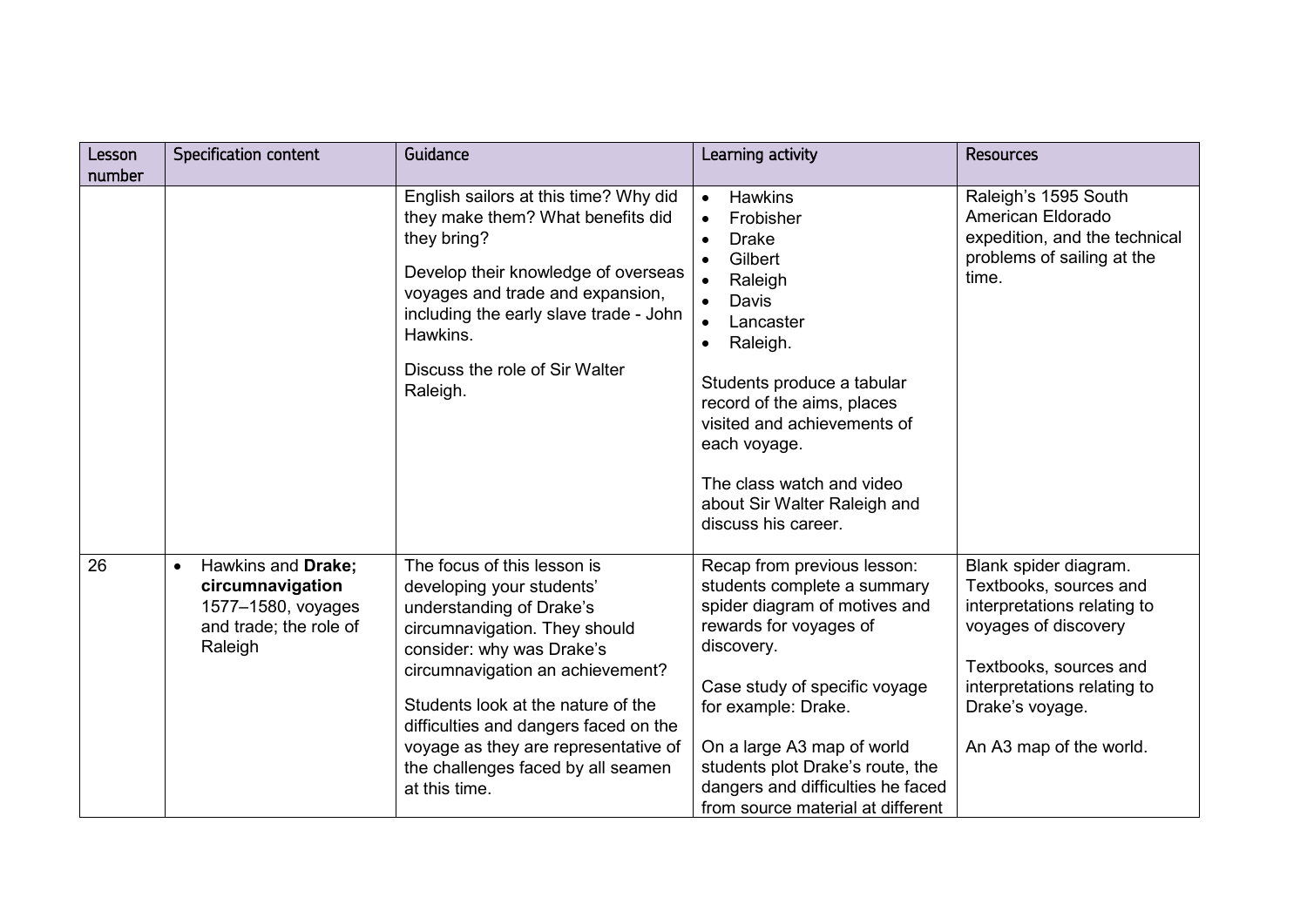| Lesson<br>number | Specification content | Guidance | Learning activity                     | Resources |
|------------------|-----------------------|----------|---------------------------------------|-----------|
|                  |                       |          | points (add Drake to table<br>above). |           |

# **Part three: Troubles at home and abroad (ii)**

# **Conflict with Spain**

| Lesson<br>number | Specification content                                                  | Guidance                                                                                                                                                                                                                                                                                                                                                                                                                                                                                                                                                                                                | Learning activity                                                                                                                                                                                                                                                                                         | <b>Resources</b>                                                                                                                                                                                                                                                                                                    |
|------------------|------------------------------------------------------------------------|---------------------------------------------------------------------------------------------------------------------------------------------------------------------------------------------------------------------------------------------------------------------------------------------------------------------------------------------------------------------------------------------------------------------------------------------------------------------------------------------------------------------------------------------------------------------------------------------------------|-----------------------------------------------------------------------------------------------------------------------------------------------------------------------------------------------------------------------------------------------------------------------------------------------------------|---------------------------------------------------------------------------------------------------------------------------------------------------------------------------------------------------------------------------------------------------------------------------------------------------------------------|
| 27               | Reasons for, and the<br>$\bullet$<br>events of, conflict with<br>Spain | Develop your students'<br>understanding of the reasons for<br>conflict with Spain. Students should<br>understand the role of key<br>individuals and the timeline of<br>events.<br>Introduce Philip II; his attitude to<br>Elizabeth and England throughout<br>his reign.<br>Examine the reasons through the<br>enquiry question: Why were England<br>and Spain at war?'<br>Remind students of Philip's marriage<br>proposal at the start of Elizabeth<br>reign. Revisit previous lessons to<br>reacquaint your students with<br>Catholicism and Protestantism and<br>early brief details of the Spanish | Enquiry question: Why were<br>England and Spain at war?<br>Students do a diagram of<br>reasons for conflict, colour<br>coding reasons - economic,<br>political, religious, personal etc.<br>Students discuss (concept of)<br>and suggest turning points in a<br>chronology of the conflict with<br>Spain. | Textbook relating to conflict<br>with Spain.<br><b>AQA Historic Environment</b><br>Resource Pack 2020 - The<br>Defeat of the Spanish<br>Armada - Background<br>Information, Resource G & K<br>Timeline of events.<br>Summary for overview and<br>revision (BBC Bitesize)<br>The First battle of the<br>Armada (ERA) |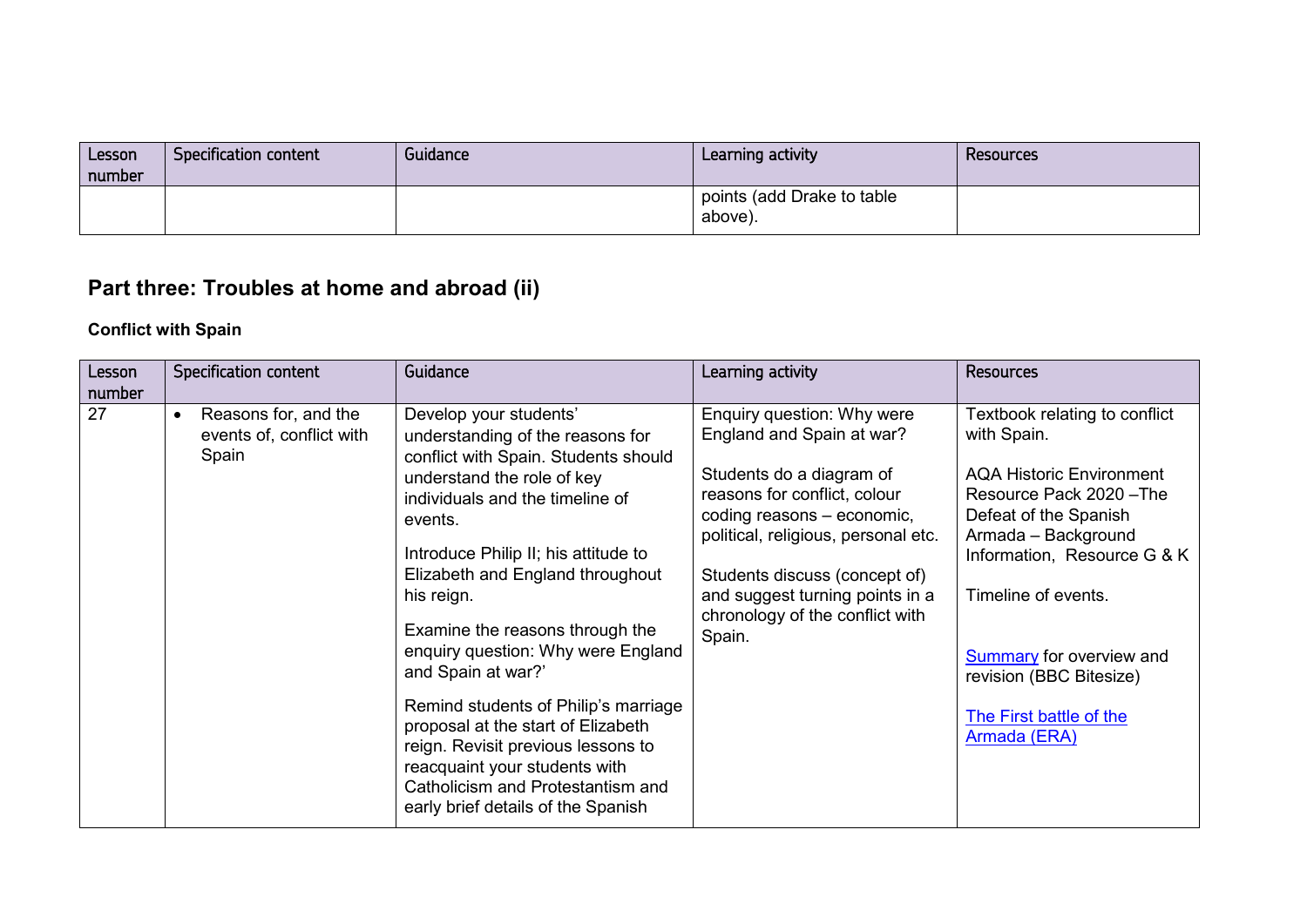| Lesson<br>number | Specification content                                                                                                 | Guidance                                                                                                                                                                                                                                                                                                                                         | Learning activity                                                                                                                                                                                              | <b>Resources</b>                                                                                                                                                                                                |
|------------------|-----------------------------------------------------------------------------------------------------------------------|--------------------------------------------------------------------------------------------------------------------------------------------------------------------------------------------------------------------------------------------------------------------------------------------------------------------------------------------------|----------------------------------------------------------------------------------------------------------------------------------------------------------------------------------------------------------------|-----------------------------------------------------------------------------------------------------------------------------------------------------------------------------------------------------------------|
|                  |                                                                                                                       | Armada. Students need to be aware<br>of the religious history of Elizabeth<br>reign (notably excommunication,<br>seminaries etc.). Students should<br>also be aware of the following<br>factors:<br>Hawkins and San Juan de Ulua<br>$\bullet$<br>1568<br>Privateers<br>$\bullet$<br>Drake's circumnavigation<br>$\bullet$<br>Dutch War<br>Cadiz. |                                                                                                                                                                                                                | (see AQA Historic<br><b>Environment Resource Pack</b><br>2020 - The Defeat of the<br>Spanish Amada)                                                                                                             |
| 28 & 29          | Naval warfare, including<br>$\bullet$<br>tactics and technology.<br>The defeat of the<br>$\bullet$<br>Spanish Armada. | The Armada can be used to<br>showcase Elizabethan naval tactics<br>and technology.<br>The focus of this lesson is to<br>examine how and why the Spanish<br>Armada was defeated. Students<br>should understand the sequence of<br>events and the factors that<br>contributed to the outcome.                                                      | Enquiry Question: Why was the<br>Spanish Armada defeated?<br>Students study a timeline of<br>events and complete of<br>sequencing exercise and<br>annotating the key events onto a<br>map.                     | <b>AQA Historic Environment</b><br>Resource Pack 2020<br>The Defeat of the Spanish<br>Amada<br>Spanish Armada video clips.<br>Resource Pack 2020 - The<br>Defeat of the Spanish Amada<br>Resource A, I, L and M |
|                  |                                                                                                                       | It is a useful question to help<br>students to reflect upon<br>responsibility for the outcome by<br>considering whether the English<br>defeated the Spanish Armada or the<br>Spanish failed.                                                                                                                                                     | Students draw up a table under<br>several headings to compare<br>the resources on each side, e.g.<br>ships, armaments, leaders,<br>tactics, location, luck, planning,<br>supplies, communications et<br>cetera | Worksheets - blank timeline,<br>blank map,<br><b>Counter historical</b><br>propositions                                                                                                                         |